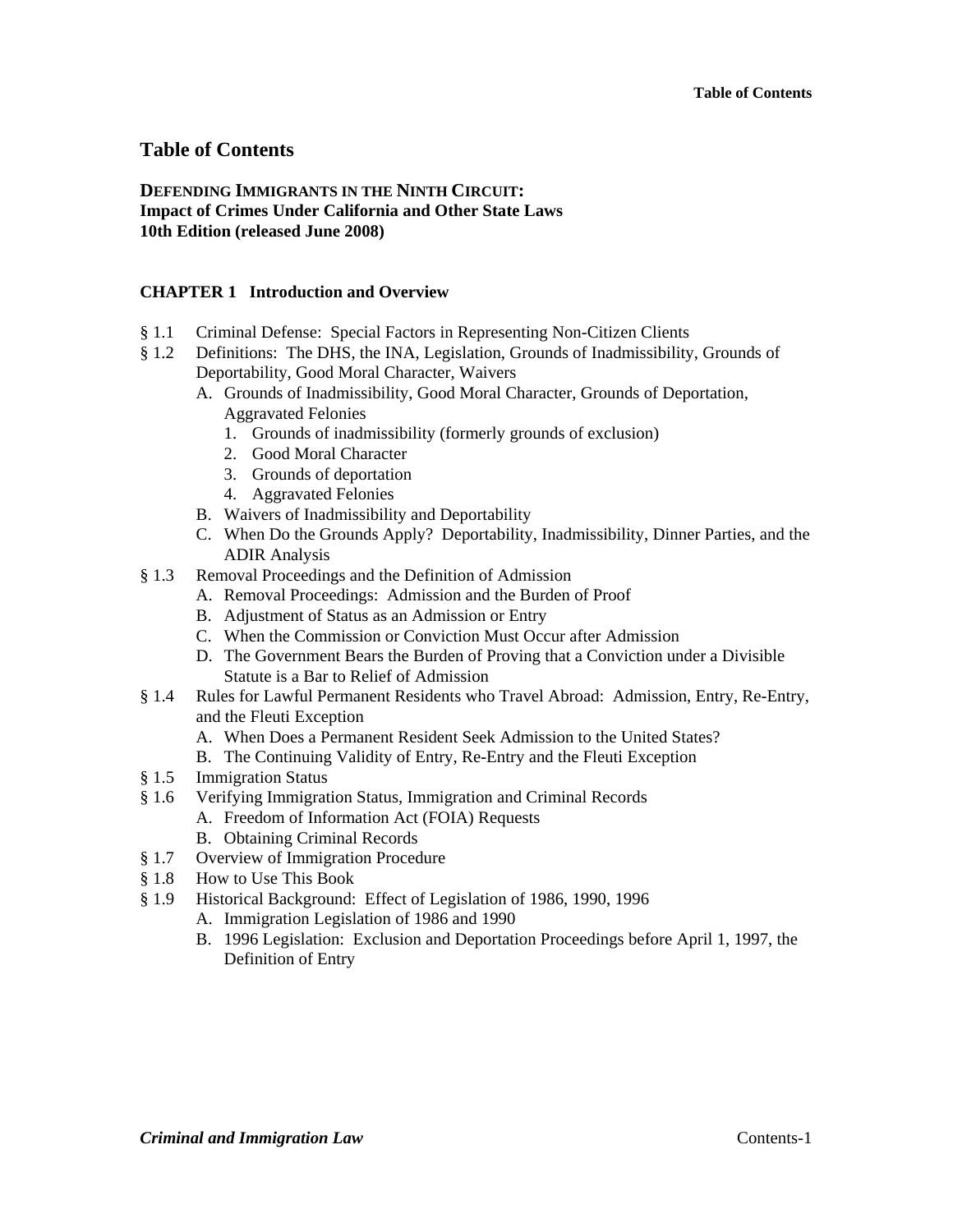## **CHAPTER 2 Definition of Conviction, and the Elements of the Offense of Conviction**

#### PART ONE: WHAT CONSTITUTES A CONVICTION FOR IMMIGRATION PURPOSES

- § 2.1 Overview and History of the Definition of Conviction
	- A. Overview of the Current Definition of Conviction
		- B. Historical Background
- § 2.2 Juvenile Delinquency Dispositions
- § 2.3 Appeal and Issues of Finality
- § 2.4 Infractions
- § 2.5 Effect of Alternate Dispositions: Deferred Prosecution, Pre-Plea Dispositions, Deferred Entry of Judgment and Rehabilitative "Expungements," Treatment Programs
	- A. Deferred Prosecution or Sentence, Formal or Informal
	- B. Pre-Plea Drug Court
	- C. Other Pre-Plea Diversion Programs
	- D. Deferred Entry of Judgment, Expungements, and Other Rehabilitative Schemes Following a Plea
	- E. State Laws that Require Treatment Rather than Incarceration for Drug or Alcohol **Offenses**
	- F. Alternative Placements: Mental Hospital, Youthful Offenders
	- G. Nolo Contendere, Alford or West Pleas
- § 2.6 Vacation of Judgment for Cause
- § 2.7 Pardon
- § 2.8 Foreign Convictions and Post-Conviction Relief
- § 2.9 Proof of Conviction
	- A. Documents That Can Be Submitted to Prove that a Conviction Occurred
	- B. Compare: Proof that a Conviction Occurred versus Proof of the Elements of the Offense of Conviction
- § 2.10 Caution: Some Grounds Punish Bad Acts, Not Convictions

## PART TWO: ELEMENTS OF THE OFFENSE OF CONVICTION

- § 2.11 The Categorical Analysis, Divisible Statutes and the Record of Conviction
	- A. Overview: The Categorical and Modified Categorical Analysis
		- 1. Summary and Example
		- 2. Supreme Court Cases on the Categorical Analysis
	- B. The Categorical Analysis
		- 1. Step One: Establish the Elements That Constitute the "Generic" Definition of the Immigration Law Provision
			- a. Generic definition of offenses defined by reference to statute
			- b. Generic definition of offenses defined by common law or general terms
		- 2. Who Determines the Generic Definition? Federal Courts and Chevron Deference to the BIA
			- a. The issue
			- b. The Chevron test for when a federal court defers to an agency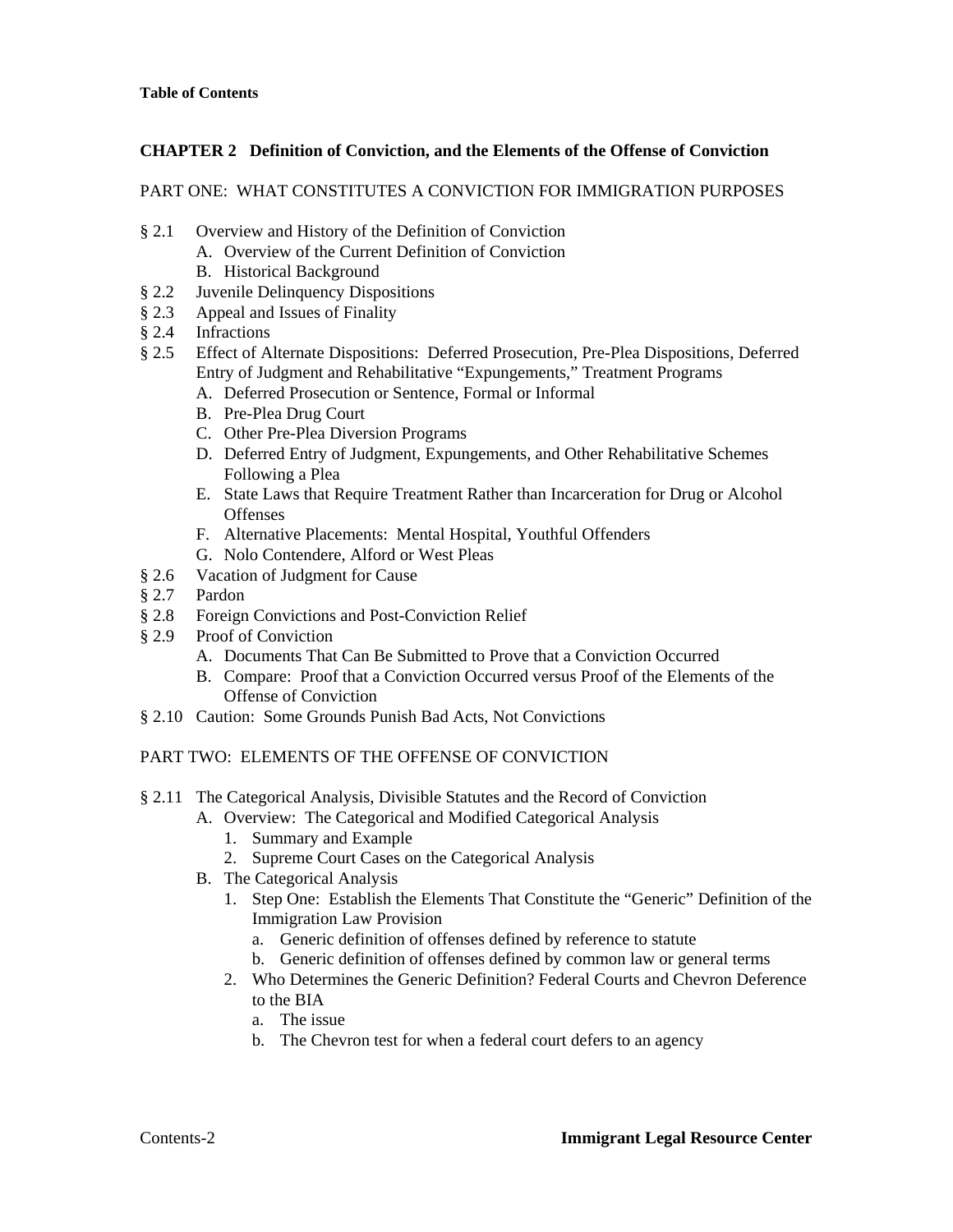- c. Challenging deference to BIA interpretations
	- i. Chevron deference where an offense is defined in reference to a federal statute
	- ii. Chevron deference where an offense is defined by a general law term
	- iii. Chevron deference in the application of the categorical analysis
	- iv. Some bases for challenging Chevron deference
- 3. Step Two: Compare the Elements of the "Generic" Immigration Definition to the Elements of the Statute of Conviction
	- a. Overview
	- b. Examining the statute of conviction; Duenas-Alvarez and the legal imagination
	- c. Sentence enhancements as elements of the conviction
- C. The Modified Categorical Analysis: Taylor's "Narrow Range of Cases" That Permit Reviewing Authorities to Consult the Reviewable Record of Conviction to Determine Elements of the Offense of Conviction
	- 1. What is a Divisible or "Categorically Overbroad" Statute? When May the Court Go on to Consult the Record of Conviction?
		- a. Examples of divisible or categorically overbroad statutes
		- b. When may the court go on to consult the record of conviction?
	- 2. Recent BIA Opinions Asserting That the Categorical Analysis Does Not Apply to "Extra Elements"
	- 3. Overview: What Documents Can Be Consulted to Determine the Elements of the Offense of Conviction, Using the Modified Categorical Analysis?
	- 4. Documents to Be Consulted: Charging Papers, Dropped Charges and Summary Documents such as Abstracts of Conviction and Minute Orders
		- a. For information in a criminal charge to be considered in a modified categorical analysis, there must be proof that the defendant admitted or was found guilty of the factual allegations "as charged" in the complaint
		- b. Information from dropped charges cannot be used
		- c. Notations on a summary document, such as a California abstract of judgment or minute order, cannot be used to characterize the offense of conviction in a modified categorical analysis
	- 5. Documents to Be Consulted: Plea agreements, charges phrased in the
		- conjunctive, boilerplate language, charges phrased to the statute, jury instructions
		- a. Plea agreements are a definitive source of information and an opportunity for criminal defense counsel to control the record
		- b. Charging documents phrased in the conjunctive; pleas and/or statutes phrased in the disjunctive
		- c. Boilerplate indictments, misleading statutory language
		- d. A charging paper charging the offense in the language of the statute is proper and often beneficial to the noncitizen
		- e. Jury trials and jury instructions
	- 6. Creating a Safer Factual Basis; Dangers of Stipulating to a Police Report or Other Document as a Factual Basis; Use of Alford or West Plea to Avoid **Stipulation** 
		- a. Overview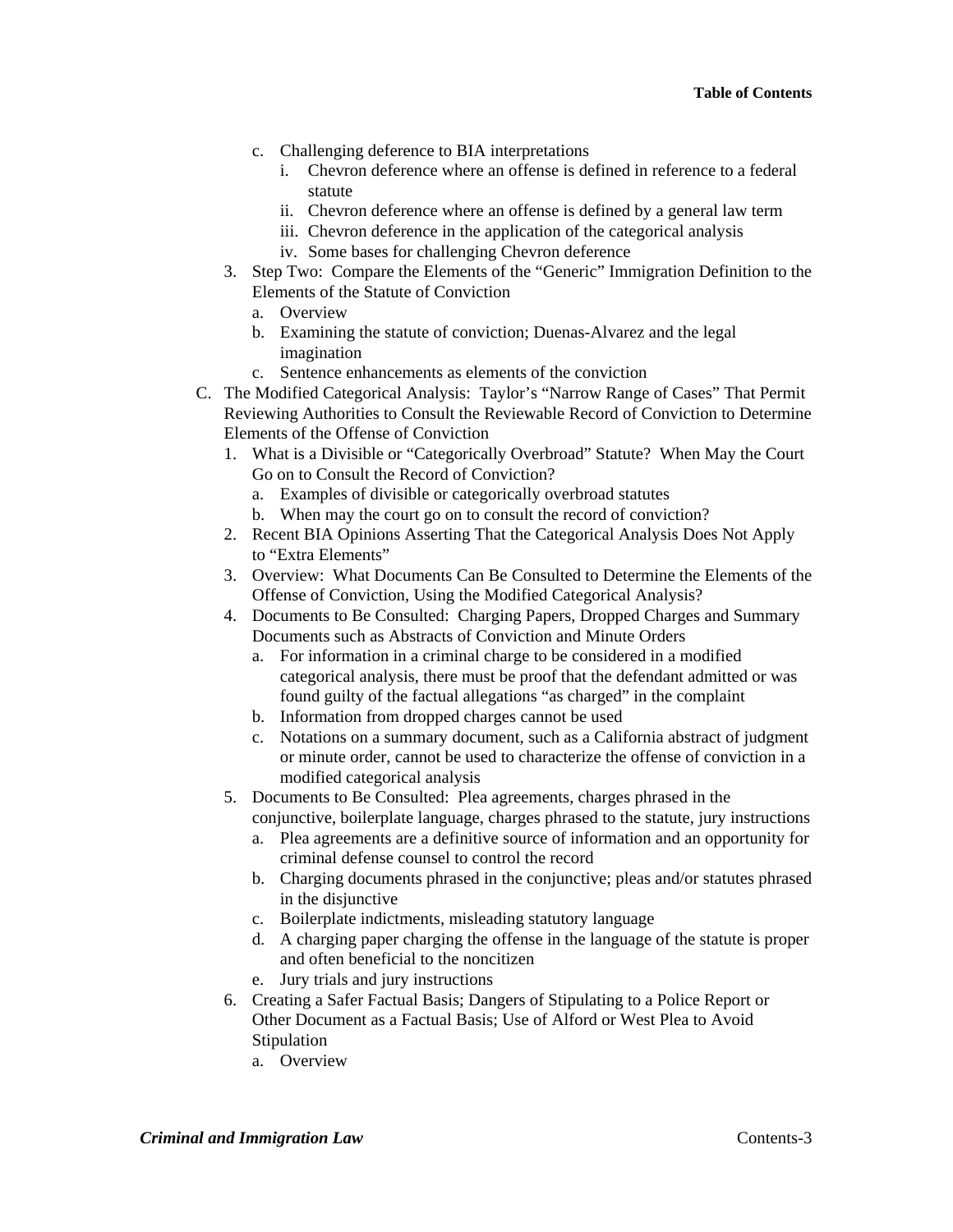- b. Unless the record of plea proceedings reflects that a defendant admitted to facts, a plea pursuant to North Carolina v. Alford or People v. West does not admit a factual basis for the plea; persuade the court not to require a stipulation to a factual basis
- c. Other practice tips for creating a safer factual basis
- d. Rules governing use of stipulated police reports and other documents in a modified categorical analysis
- 7. Nolo-Contendere, Alford and West Pleas
	- a. The Ninth Circuit held that where an Alford plea is accompanied by a signed plea agreement, information in the plea agreement is part of the reviewable record of conviction under the modified categorical analysis
	- b. An Alford or West plea presents an opportunity to decline to admit facts or stipulate to a factual basis. Without an admission that the defendant is pleading "as charged" and without a stipulated factual basis, the record of conviction does not establish facts beyond the elements of the statute
- 8. Sentence and Domestic Violence Cases: Stay-Away Orders, Counseling Requirement as Proof of Domestic Relationship
- D. The Categorical Analysis as a Defense Tool in Removal Proceedings
- E. Asserting Eligibility for Relief and Admissibility at the Border: Burden of Production of Documents and the Modified Categorical Analysis

## PART THREE: AUXILIARY AND INCHOATE OFFENSES

- § 2.12 Accessory after the Fact-Type Offenses: Accessory, Misprision, Hindering Prosecution, Tampering Evidence, Etc.
	- A. Controlled Substances
	- B. Accessory as a Crime Involving Moral Turpitude
	- C. Accessory as an Aggravated Felony
- § 2.12 Conspiracy, Attempt
- § 2.13 Solicitation, Offering
- § 2.14 Aiding and Abetting

## **CHAPTER 2A Defending Noncitizen Juveniles**

- § 2A.1 Overview of Defense Strategies, Using This Chapter
	- A. When Representing Minors in Any Type of Proceeding, Screen for Citizenship or Immigration Relief
	- B. Representing Minors in Juvenile Delinquency and Adult Criminal Proceedings
	- C. Representing Minors in Removal Proceedings
- § 2A.2 Immigration Effect of Juvenile Court Dispositions
	- A. A Juvenile Court Disposition Is Not a Conviction
	- B. Unsafe Pleas: Delinquency Findings Still Can Create Immigration Problems under the "Conduct" Grounds
	- C. Certain Juvenile Dispositions Can Bar Family Unity
	- D. Certain Juvenile Dispositions Can Bar a U.S. Citizen or LPR from Petitioning a Family Member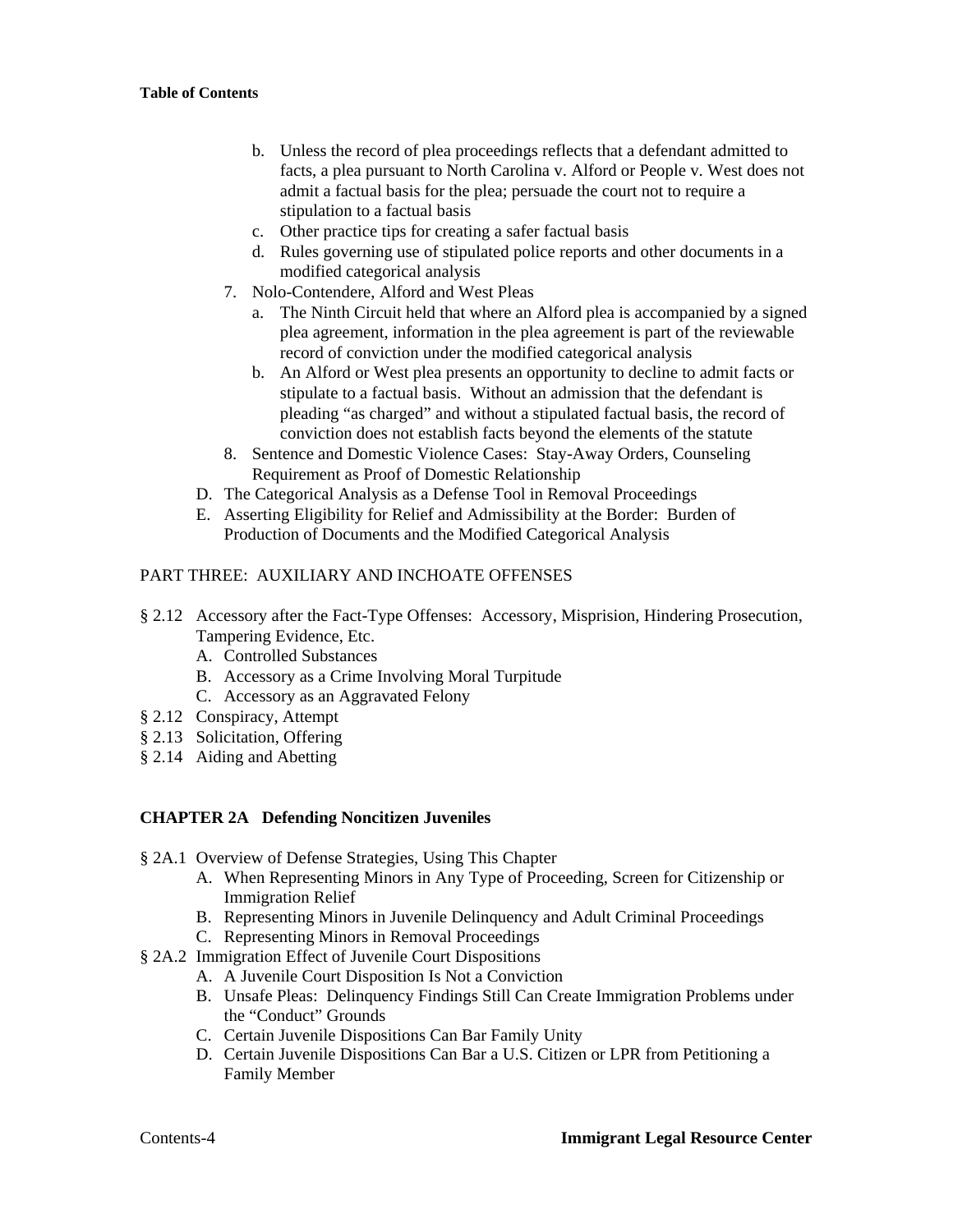- § 2A.3 Strategies for Youth Convicted as Adults or in Youthful Offender Settings
	- A. Exception for Youth Convicted as Adults of Crimes Involving Moral Turpitude
	- B. Immigration and Criminal Defense Strategies for Youth Convicted in Adult or Youthful Offender Proceedings
		- 1. Juveniles Transferred to Adult Court Should Not Be Held to Suffer Convictions unless Such Transfer Would Have Been Possible under the FJDA
		- 2. What Offenses Do Not Merit Transfer to Adult Court under the Federal Juvenile Delinquency Act
- § 2A.4 Representing Minors in Immigration Proceedings
	- A. Rights of Minors in Removal and Deportation Hearings
	- B. Rights of Minor Asylum Applicants
	- C. Admission by an Adult or Minor of Conduct Committed While a Minor Is Not a Formal "Admission" for Purposes of the Controlled Substance or Moral Turpitude Grounds of Inadmissibility
- § 2A.5 An Adoption Must Be Complete by the Child's  $16<sup>th</sup>$  Birthday in Order to Have Immigration Effect
- § 2A.6 Checklist: Immigration Relief Available to Immigrant Youth
	- A. Is the Youth already Unknowingly a U.S. Citizen, or Could She Become a Citizen if a Parent Naturalized?
	- B. Was the Youth a Victim of Family Violence or Abuse? (SIJS and VAWA Relief)
	- C. Was the Child a Victim of Human Trafficking, or of a Serious Crime? (T and U Visas)
	- D. Does the Youth Have a Willing Citizen or Permanent Resident Spouse or Biological, Step- or Adoptive Parent? (Family immigration)
	- E. Does the Child Fear Return to the Home Country Based on Political, Economic or Other Factors? (Asylum and similar relief, Temporary Protected Status)
	- F. Is the Youth a Long-Term Permanent Resident? (Cancellation for Permanent Residents)
	- G. Does an Undocumented Youth Have a Long History in the U.S. and Close Citizen or Permanent Resident Relatives? (Cancellation for Non-Permanent Residents)
- § 2A.7 Immigration Enforcement and Screening in the Juvenile Justice System
	- A. Combating Immigration Enforcement in the Juvenile Justice System
	- B. Referring Juveniles to Immigration Authorities for "Screening"
- § 2A.8 Incarceration by Delinquency Authorities on an Immigration Hold or Detainer
- Appendix 2A-A Screening Sheet for Immigration Relief for Minors

#### **CHAPTER 3 Drug Convictions, Admissions, Trafficking, Addiction and Abuse**

- § 3.1 Overview of Penalties and Defense Strategies
	- A. Overview of Penalties for Drug Offenses
	- B. Overview of Defense Strategies
- § 3.2 Eligibility for Relief in Immigration Proceedings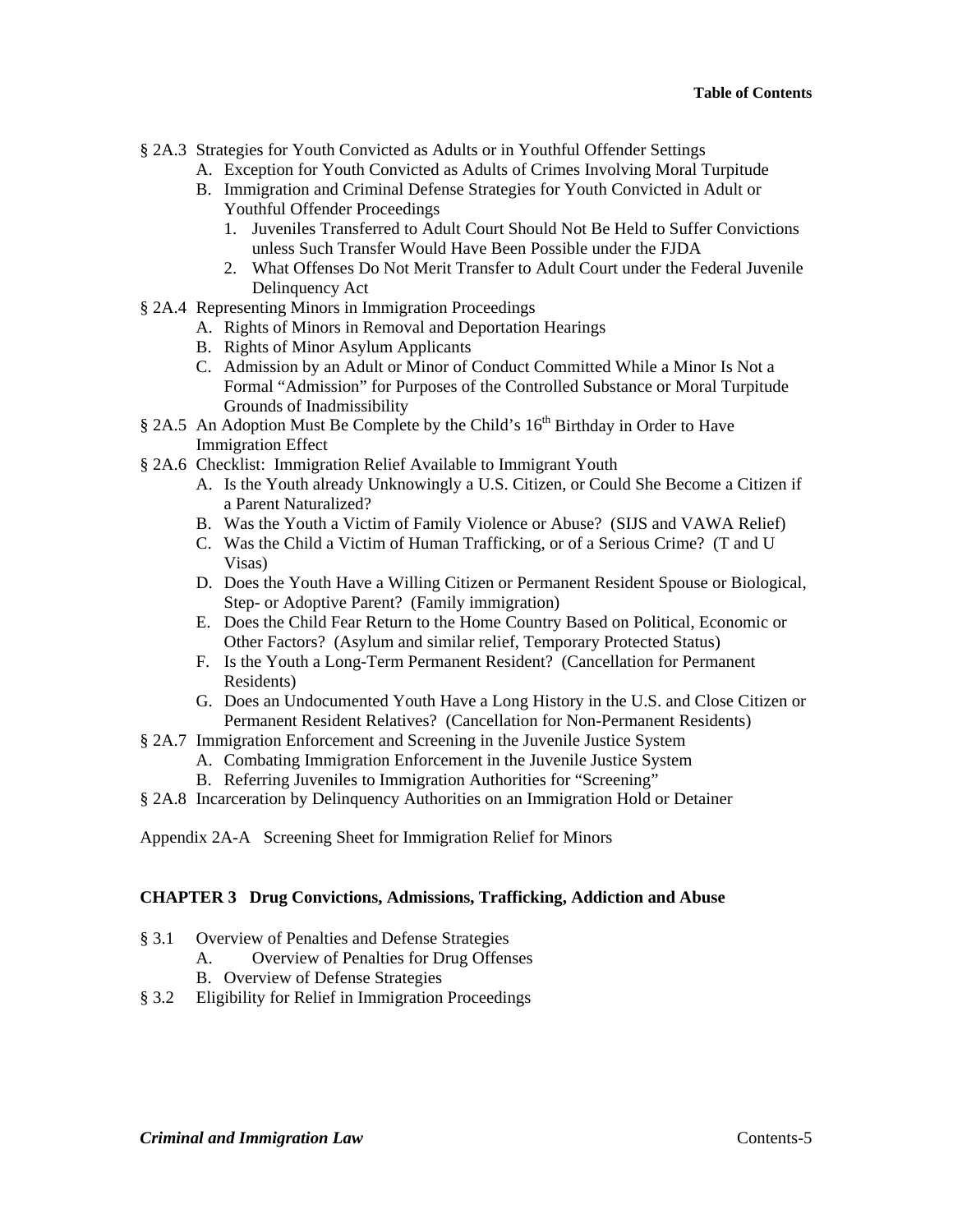## PART ONE: DRUG CONVICTIONS

- § 3.3 Conviction of an Offense "Relating to a Controlled Substance" -- The Grounds of Deportability and Inadmissibility
	- A. The Deportability and Inadmissibility Grounds
	- B. Conviction of Even Minor Offenses, e.g. Possession, Use, Paraphernalia, Can Cause Deportability and Inadmissibility
		- 1. "Rehabilitative relief" will eliminate a first conviction for simple possession, for a less serious drug offense with no federal analogue, or for giving away a small amount of marijuana for free.
		- 2. Simple possession
		- 3. Use, Under the Influence
		- 4. Paraphernalia
- § 3.4 Safe Havens that Avoid Deportability, Inadmissibility and Aggravated Felon Status
	- A. "Relating to" a Controlled Substance: Accessory After The Fact and Other Offenses Not Primarily Directed at Controlling Drugs
		- 1. Accessory After the Fact and Similar Crimes
		- 2. Other Offenses Not Relating to Drug Law Enforcement, e.g. Firearms, Money Laundering
	- B. Disposition That Does Not Identify a Federally-Defined Controlled Substance
	- C. Rehabilitative Relief Eliminates a First Conviction of Simple Possession, a Less Serious Offense with no Federal Analogue, or Giving Away a Small Amount of Marijuana
	- D. Dispositions That Are Not "Convictions": Juvenile Delinquency, Cases on Appeal, Pre-Plea and Deferred Prosecution Dispositions, and Infractions
	- E. Vacation of Judgment for Cause
	- F. Possession of Thirty Grams or Less, or Being under the Influence of, Marijuana or Hashish
	- G. Solicitation Offenses, Including "Offering"
		- 1. The Ninth Circuit Held That Conviction under a "Generic" Solicitation Statute (for Possession or Trafficking) Does Not Trigger Deportation as a Controlled Substance Violation or as an Aggravated Felony.
		- 2. Conviction for Offering to Sell Under California's "Specific" Solicitation Statutes Is Not an Aggravated Felony and Should Not Be Held a Deportable Controlled Substance Conviction.
		- 3. Solicitation Convictions and The "Reason to Believe" Ground of Inadmissibility
		- 4. Solicitation Convictions and Crimes of Moral Turpitude
		- 5. Summary of Deportability and Inadmissibility Based on Solicitation Convictions
- § 3.5 Controlled Substance Convictions That Are Aggravated Felonies
	- A. "Illicit Trafficking" Offenses:
		- 1. Definition, Relation to Federal Offenses, Attempt and Conspiracy
		- 2. Sale, Transportation, Offering (Solicitation), Possession for Sale under California law
		- 3. The Advantages of Transportation for Personal Use
		- 4. Generic Solicitation
		- 5. Possession for Sale
		- 6. Felony/Misdemeanor Classification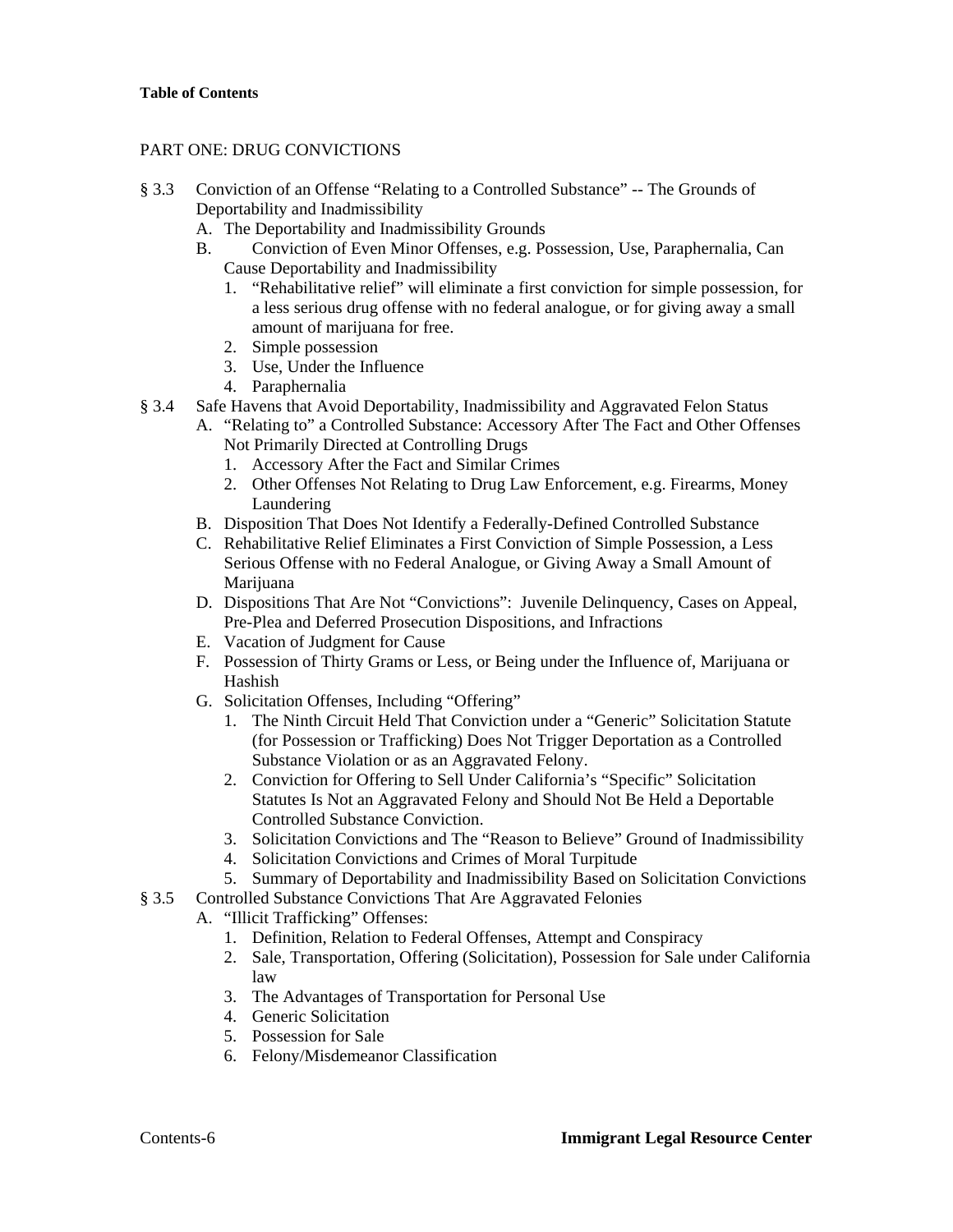- 7. Penalties for Conviction of an Aggravated Felony and Certain "Drug Trafficking" Offenses under the United States Sentencing Guidelines
- B. "Federal Analogues": Simple Possession and Other Offenses That Do Not Involve Trafficking
	- 1. Summary and Examples: When is a state conviction for an offense such as simple possession an aggravated felony?
	- 2. Cases and History: First Conviction for Simple Offense and Lopez v. Gonzales
	- 3. Questions Unanswered after Lopez: Possession Conviction with a Controlled Substance Prior Conviction, and Effect in Federal Criminal Proceedings
	- 4. Evaluating other offenses as federal analogues: use, DUI, paraphernalia, being in a place where drugs are used, giving drugs away, fraudulent prescriptions
- § 3.6 Eliminating a Conviction for Simple Possession or Less under Lujan-Armendariz v. INS
	- A. Overview and History of Lujan-Armendariz and Matter of Roldan
		- B. Requirements of the Federal First Offender Act
		- C. What types of offenses come within Lujan-Armendariz protection?
		- D. What kinds of state rehabilitative relief will eliminate the conviction?
		- E. A prior expungement, deferred adjudication, or pre-plea diversion will destroy eligibility for the Lujan benefit for a subsequent conviction
		- F. Can the Disposition Make the Noncitizen Inadmissible Or Otherwise Harm Her?
		- G. Under Some State Statutes, the Conviction Will Continue to Exist for Immigration Purposes Until the Time It Is Erased Pursuant to State Rehabilitative Relief
		- H. Foreign Rehabilitative Relief Will Eliminate the Immigration Consequences of a Foreign Conviction for a First Offense of Simple Possession
		- I. Additional Benefits if the Person Committed the Offense While Under the Age of 21
		- J. Immigration Proceedings Held Outside the Jurisdiction of the Ninth Circuit; Obtaining a Period of Probation of Less Than One Year
- § 3.7 When Courts Must Order Treatment Rather Than Incarceration

## PART TWO: PENALTIES BASED ON CONDUCT AS OPPOSED TO CONVICTION

- § 3.8 Admission of an Offense Relating to Controlled Substances
- § 3.9 Drug Addiction and Drug Abuse
- § 3.10 Inadmissible if DHS has "reason to believe" the noncitizen is or ever has been a drug trafficker or knowingly assisted one
	- A. Overview of Inadmissibility Ground and Effect
	- B. Definition of "Reason to Believe" Trafficking
		- 1. Statutory definition
		- 2. Definition under Case Law; Evidentiary Standards
		- 3. Findings Based on Convictions, Delinquency or Youth Offender Dispositions
	- C. Inadmissible for Being a "Benefiting" Spouse or Child

Chart: Immigration Effect of Offenses under Lopez v. Gonzales Appendix 3-A: Checklist of Federal Drug Offenses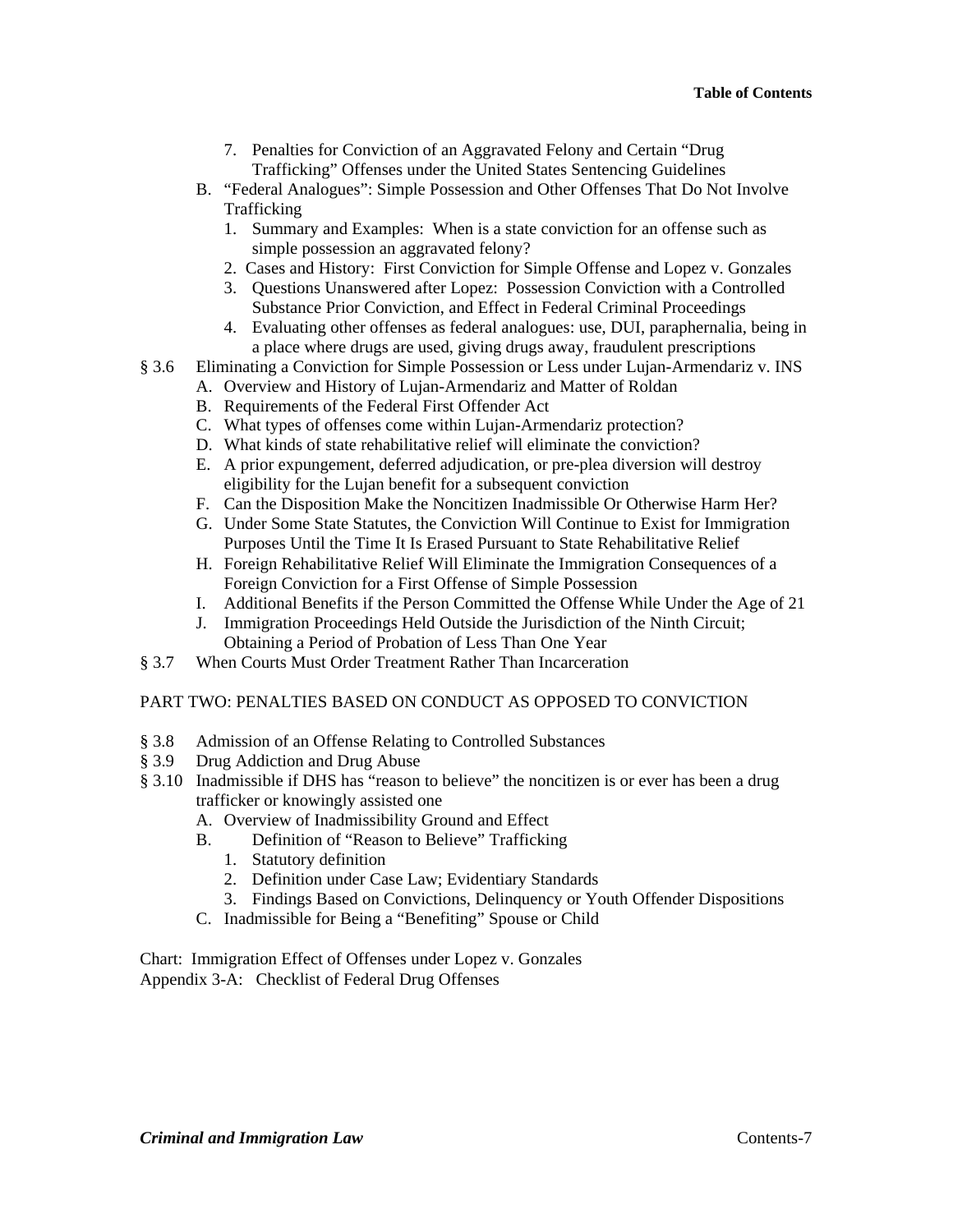# **CHAPTER 4 Crimes Involving Moral Turpitude**

- § 4.1 The Moral Turpitude Ground of Inadmissibility: Conviction or Admission of One Crime Involving Moral Turpitude.
- § 4.2 The Petty Offense Exception to the Inadmissibility Ground A. Strategy: Qualifying for the Petty Offense Exception
- § 4.3 Relief for Youthful Offenders
- § 4.4 Admission of Committing a Crime Involving Moral Turpitude
- § 4.5 Deportation Ground: Two Convictions after Admission, or One Conviction within Five Years after Admission of an Offense Carrying a Potential One Year Sentence
	- A. Overview
	- B. Persons in Removal Proceedings Convicted of One Moral Turpitude Offense
		- 1. Convicted of One Crime Involving Moral Turpitude
		- 2. Committed within five years after last admission into the United States
		- 3. Maximum possible sentence of one year.
	- C. Conviction of Two or More Crimes Involving Moral Turpitude
	- D. Noncitizens Still in Deportation Proceedings and Convicted of One Moral Turpitude **Offense**
- § 4.6 Deportable but Not Inadmissible for Moral Turpitude
- § 4.7 Vacation of Judgment; Rehabilitative Relief; Waivers; the former JRAD
- § 4.8 What Constitutes a Crime Involving Moral Turpitude?
	- A. Definitions and Overview
	- B. Other Examples of Moral Turpitude Classification.
- § 4.9 The Categorical Analysis: Minimum Conduct Required to Violate the Statute
- § 4.10 Modified Categorical Analysis: Divisible Statutes and the Record of Conviction
- § 4.12 Defense Strategy
	- A. In Criminal Court
	- B. In Immigration Court

Appendix 4-A Annotations and Chart of Crimes Involving Moral Turpitude under California Law

# **CHAPTER 5 Sentences and Incarceration**

- § 5.1 Statutory Definition of Sentence; Overview of Effect
	- A. Statutory Definition
	- B. Overview of Effect
- § 5.2 Checklist of Immigration Provisions Involving Sentence Imposed, Maximum Possible Sentence, and Time Actually Incarcerated
	- A. Inadmissible For Two Convictions Resulting In Five Years Sentence
	- B. Petty Offense Exception to the Moral Turpitude Inadmissibility Ground
	- C. Deportable for One Conviction of a Crime Involving Moral Turpitude
	- D. Certain Offenses are Aggravated Felonies Only if a Sentence of One Year or More Is Imposed
	- E. Some Aggravated Felonies Depend upon Potential Sentence
	- F. Five-Year Sentence Imposed for One or More Aggravated Felony Convictions Is a Bar to Withholding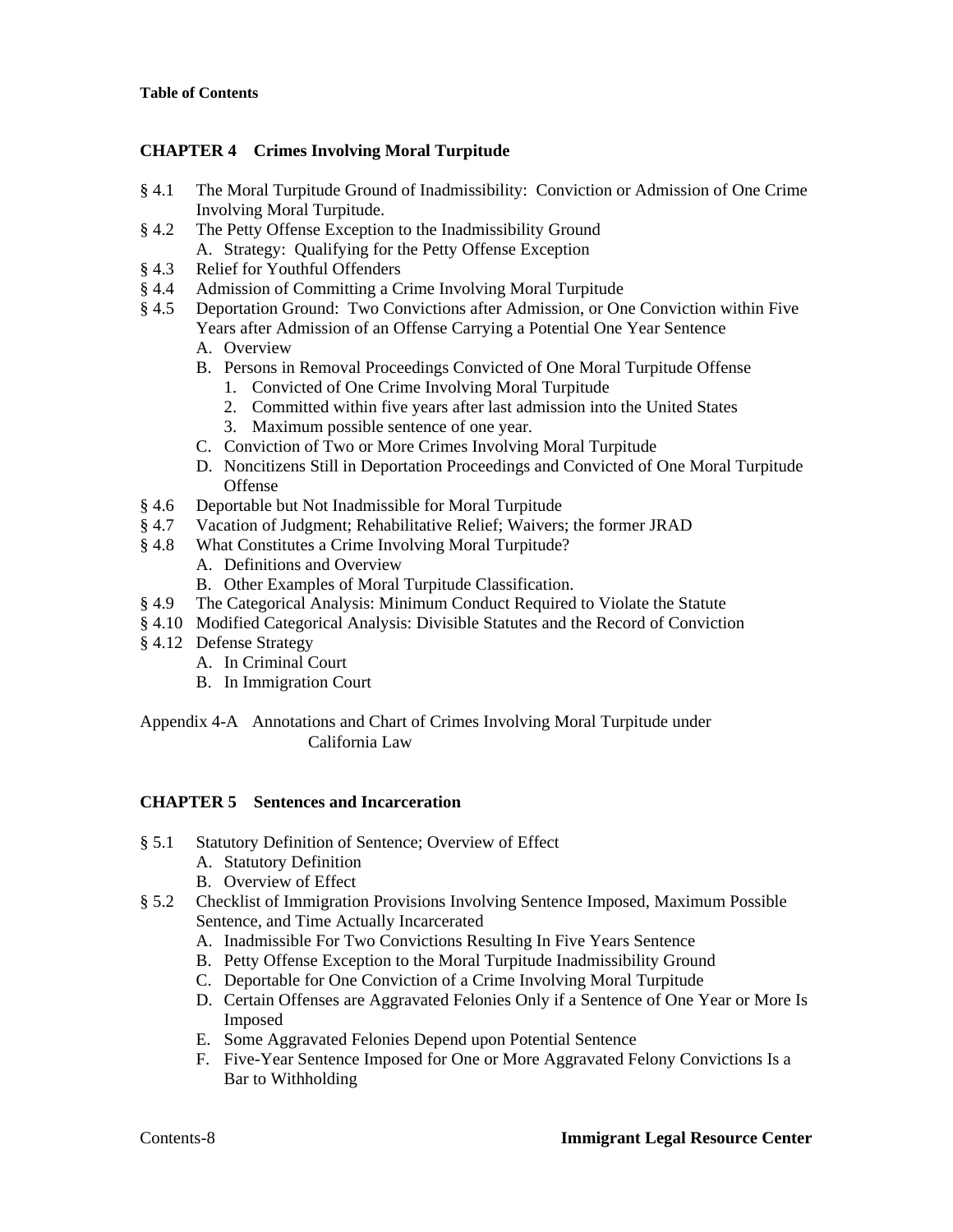- G. Time Incarcerated: 180-Day Bar to Good Moral Character
- H. Time Incarcerated: Five-Year Bar to the Former § 212(c) Relief
- I. House Arrest, Electronic Home Detention as a Period of Incarceration or Confinement
- § 5.3 The Immigration Effect of Suspension of Imposition or Execution of Sentence, Probation, Conditional Sentence, Concurrent and Indeterminate Sentences, Reduction from Felony to Misdemeanor
	- A. Suspended Imposition and Suspended Execution of Sentence, Probation
		- 1. Effect of suspended imposition or execution of sentence and probation
		- 2. For Immigration Counsel: What Is Suspended Imposition and Execution of Sentence?
		- 3. Suspended Imposition of Sentence and Suspended Execution of Sentence in Washington
		- 4. Historical Background: The Former Rule Governing Suspended Imposition of Sentence
	- B. Other Sentences and Dispositions
	- C. The Ninth Circuit Does Not Consider a Recidivist Sentence Enhancement to Affect the Measure of Potential Sentence or Sentence Imposed; However, This Issue Is before the Supreme Court
- § 5.4 Reduction of Sentence, Alternative Dispositions
	- A. Reduction or commutation of a sentence
		- 1. A Sentence Modified for Any Reason Will Be Accepted by Immigration Authorities
		- 2. Obtaining Modification of Sentence in Criminal Court
	- B. Other Types of Dispositions
- § 5.5 180 Days Confinement as a Bar to Establishing "Good Moral Character"
- § 5.6 Aggravated Felonies: Offenses That Are Aggravated Felonies Based on Sentence; Bar to Withholding of Removal, and Bar to the Former § 212(c) Relief
	- A. Offenses Defined as Aggravated Felonies Based on Sentence
		- 1. Sentence Imposed of One Year or More
		- 2. Failure to Appear and RICO Offenses
	- B. Withholding of Removal Is Barred by a Five Year Sentence Imposed for One or More Aggravated Felonies
	- C. Relief under Former Section 212(c)
- § 5.7 Strategy in Sentence Bargaining
	- A. Goals for avoiding a sentence imposed (aggravated felonies that require a sentence of a year or more; petty offense exception to the moral turpitude ground of inadmissibility; inadmissibility ground based on five years sentence for one or more convictions; bar to withholding based on five years sentence for one or more aggravated felonies)
	- B. Potential Sentence
	- C. 180 Days Served: The Good Moral Character Requirement
- § 5.8 Apprendi, Blakely, Booker and Evaluating Substantive Sentence Enhancements A. Substantive Sentence Enhancements as an Element of the Offense
- B. Length of Potential Sentence
- Appendix 5-A Tips on How to Avoid a Sentence in Criminal Court that will Result in Deportation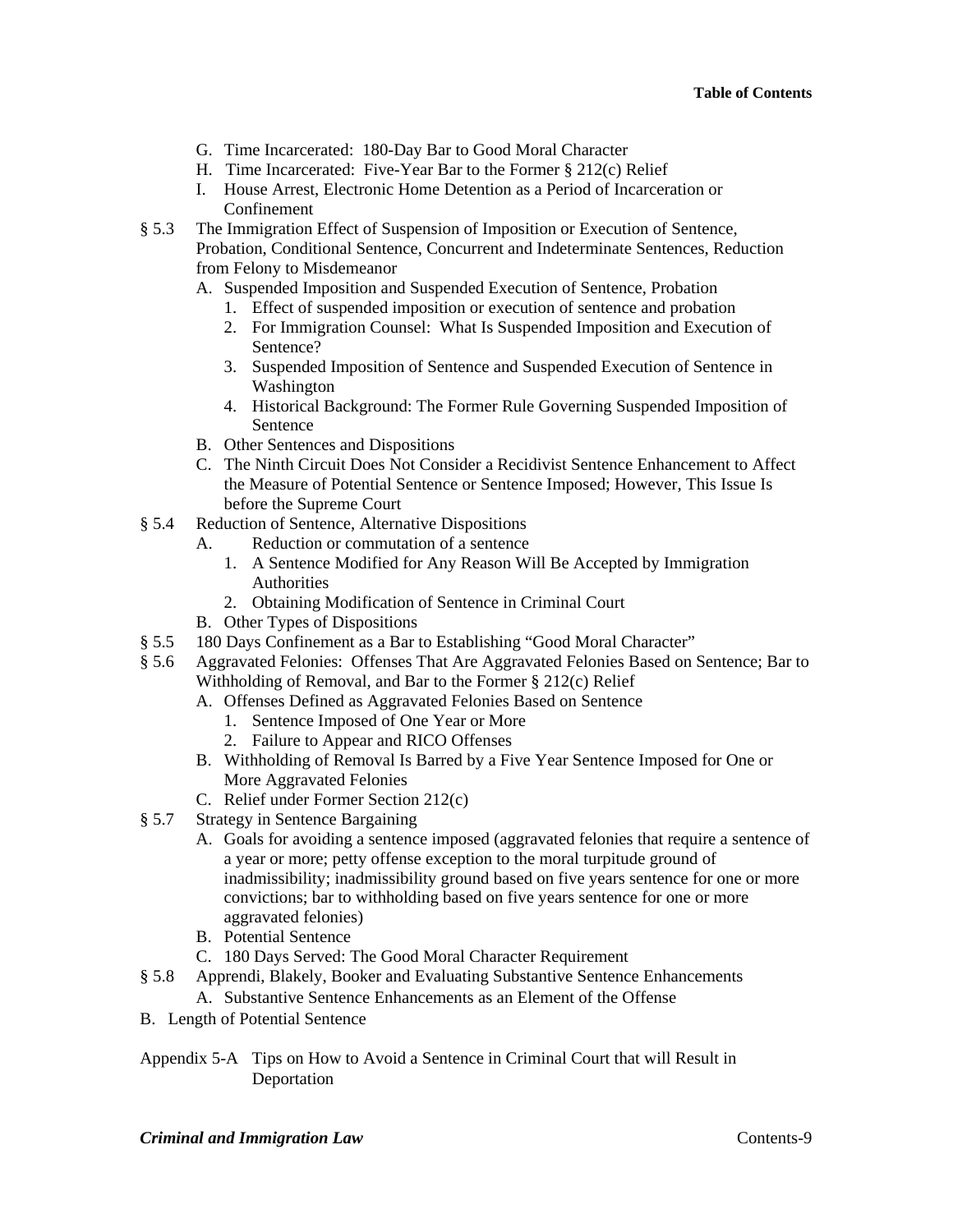- **CHAPTER 6 Other Grounds: Firearms, Prostitution, HIV Virus, Alcohol, Physical and Mental Disorders, National Security, Alien Smuggling, Import and Technology, Gambling, Selective Service, Assassins, Warships, Aggravated Felons, Document Fraud, Domestic Violence, False Claim U.S. Citizenship, Custody Decree, Illegal Voting, High Speed Chase, Sexual Orientation, Polygamy, Gang Activity and Affiliation, Family Immigration Petition Bar for Conviction of Specified Sex Offenses, Failure to Register as a Sex Offender**
- § 6.1 Offenses Involving Firearms or Destructive Devices
	- A. Definition of a Firearms Offense, Ground of Deportation
	- B. Conspiracy, Attempt, Solicitation, Accessory
	- C. If a Statute Is "Divisible" because It Contains Firearms and Non-Firearms Offenses, Keep the Record of Conviction Clear of Information That a Firearm Was Used
	- D. Some Firearms Offenses Are Aggravated Felonies
	- E. Immigration Relief: Adjustment of Status and Consular Processing
		- 1. Adjustment of Status May Be Available Despite Deportability under the Firearms Ground.
		- 2. A Qualifying Permanent Resident Can "Re-Adjust" Status Despite Being Deportable
		- 3. Inadmissible for a Crime Involving Moral Turpitude
	- F. Immigration Relief: Cancellation of Removal and the Former INA § 212(c)
	- G. Firearms Sentence Enhancements
	- H. Immigration Defense Argument: Antique Firearms
	- I. Immigration Defense Argument: New Year's Eve Celebrations and Other "Sporting, Recreational or Cultural Purposes"
		- 1. Rifles as Destructive Devices
		- 2. "Cultural" Use of a Gun
	- J. Effect of Post-Conviction Relief
	- K. Other Immigration Consequences: Domestic Violence, Moral Turpitude, Aggravated Felony as a Crime of Violence with One-Year Sentence Imposed, "Particularly Serious Crime"
- § 6.2 Prostitution and Commercialized Vice
	- A. Inadmissible for Engaging in Prostitution
	- B. Aggravated Felonies Related to Prostitution and Commercialized Vice
	- C. Deportation Ground Based on Conviction as a Procurer
- § 6.3 HIV Virus
- § 6.4 Alcoholism and "Habitual Drunkards"
- § 6.5 Physical or Mental Disorder
- § 6.6 Gambling
- § 6.7 Security Grounds: Terrorists, Communists, Totalitarians, Nazis, Adverse Foreign Policy Effect, Espionage, Export and Technology, "Any Other Unlawful Activity," Violent **Overthrow** 
	- A. The Security Grounds of Deportability and Inadmissibility
	- B. Post-9/11 Terrorism Measures
		- 1. The Patriot Act
		- 2. The Real ID Act of 2005
- § 6.8 Failure to Register as an Alien; Conviction of Falsification of Documents
	- A. Failure to Register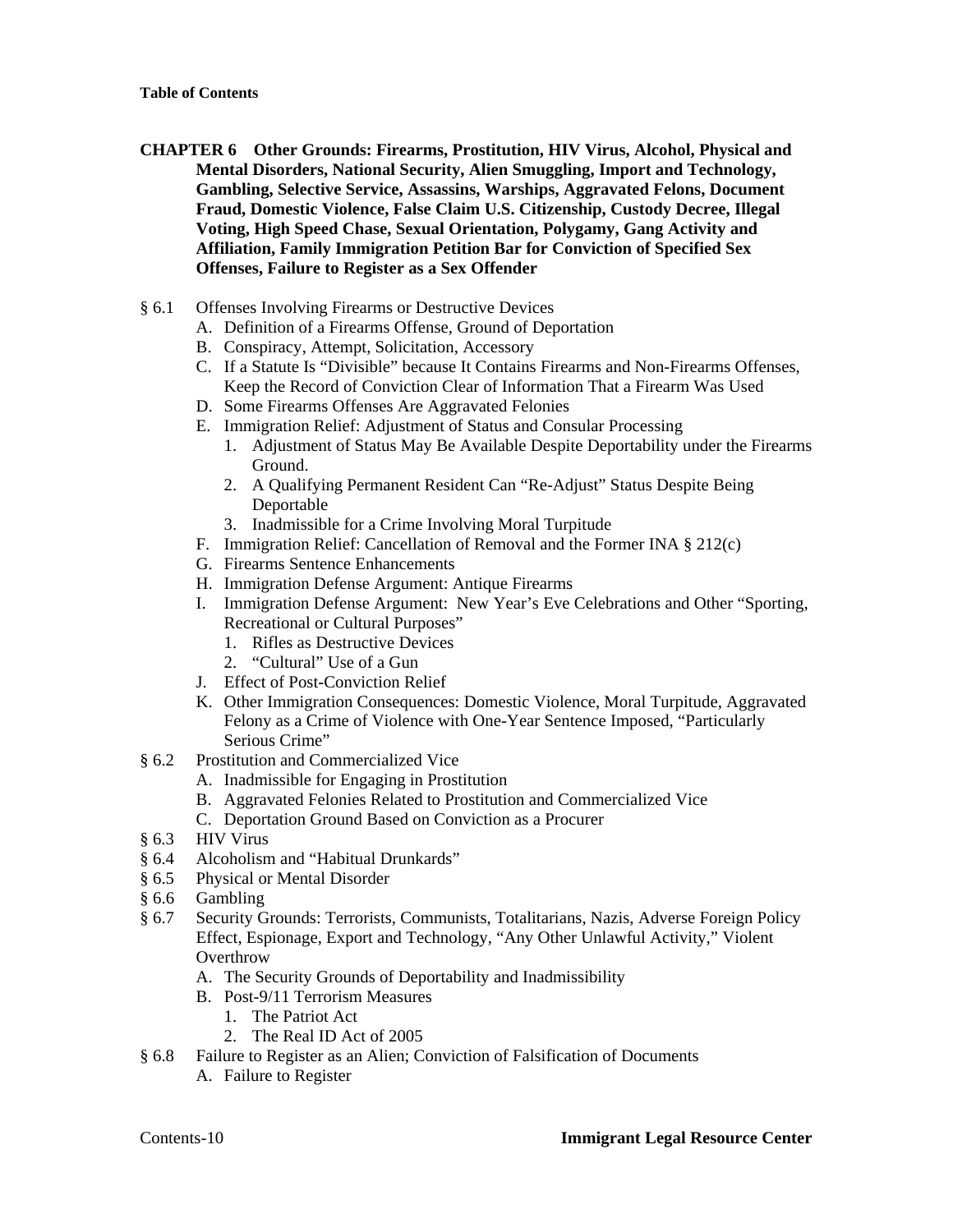- B. Conviction of Document Fraud under 18 USC § 1546
	- 1. Ground of Deportability
	- 2. Conviction under 18 USC § 1546(a) Can Be an Aggravated Felony
	- 3. Illegally Completing an I-9 Form and False Attestation of Social Security Card Are Not Crimes Involving Moral Turpitude
- § 6.9 Selective Service Violations Dealers of Warships, Assassins
- § 6.10 Diplomats Who Requested Immunity
- § 6.11 Removing a Child from the United States in Violation of Custody Decree
- § 6.12 Alien Smuggling
	- A. The Alien Smuggling Grounds of Deportability and Inadmissibility
	- B. Automatic Exceptions and Waivers of Deportability and Inadmissibility
	- C. Conviction of Alien Smuggling Is an Aggravated Felony
	- D. Practice Suggestions for Clients with Older Smuggling Convictions
	- E. Conviction of Alien Smuggling Is Not Necessarily a Bar to Withholding of Removal
- § 6.13 Aggravated Felonies
- § 6.14 Document Fraud
	- A. Definition of Document Fraud
	- B. Falsely Completing an Application for an Immigration Benefit; Presenting a Document to a Common Carrier, But Not to an Immigration Officer Is Document Fraud
	- C. Waiving Document Fraud with the INA § 212(I) Visa Fraud Waiver
	- D. Waivers Specifically for § 274C Document Fraud
		- 1. Waiver of Inadmissibility
		- 2. Waiver of Deportability
		- 3. Other Waivers
	- E. Walters v. Reno Litigation
	- F. Conviction of Document Fraud Is an Aggravated Felony
	- G. Conviction of Falsely Completing an I-9 or Social Security Form is Not a Crime Involving Moral Turpitude
- § 6.15 Domestic Violence, Stalking, and Child Abuse, Abandonment or Neglect
	- A. Conviction of a "Crime of Domestic Violence"
		- 1. Definition under the statute
		- 2. Defense strategy and the role of the record of conviction: The "Categorical Analysis"
			- a. Categorical analysis: Comparing the offense as defined in the statute to the "Generic Definition"
			- b. Modified categorical analysis: Looking to the record of conviction
		- 3. What is a "Crime of Violence" under 18 USC § 16?
			- a. Misdemeanors that are not "crimes of violence" and therefore are not crimes of domestic violence
				- i. Unrelated to, or can be accomplished without, violence or use of force
				- ii. Mere offensive touching and other de minimus actions
				- iii. Reckless or negligent infliction of injury
				- iv. Threat of use of force is a crime of violence
			- b. Felony offenses as crimes of violence
			- c. Offenses against property, not persons
		- 4. Who are the prohibited victims?
			- a. Persons listed in the deportation ground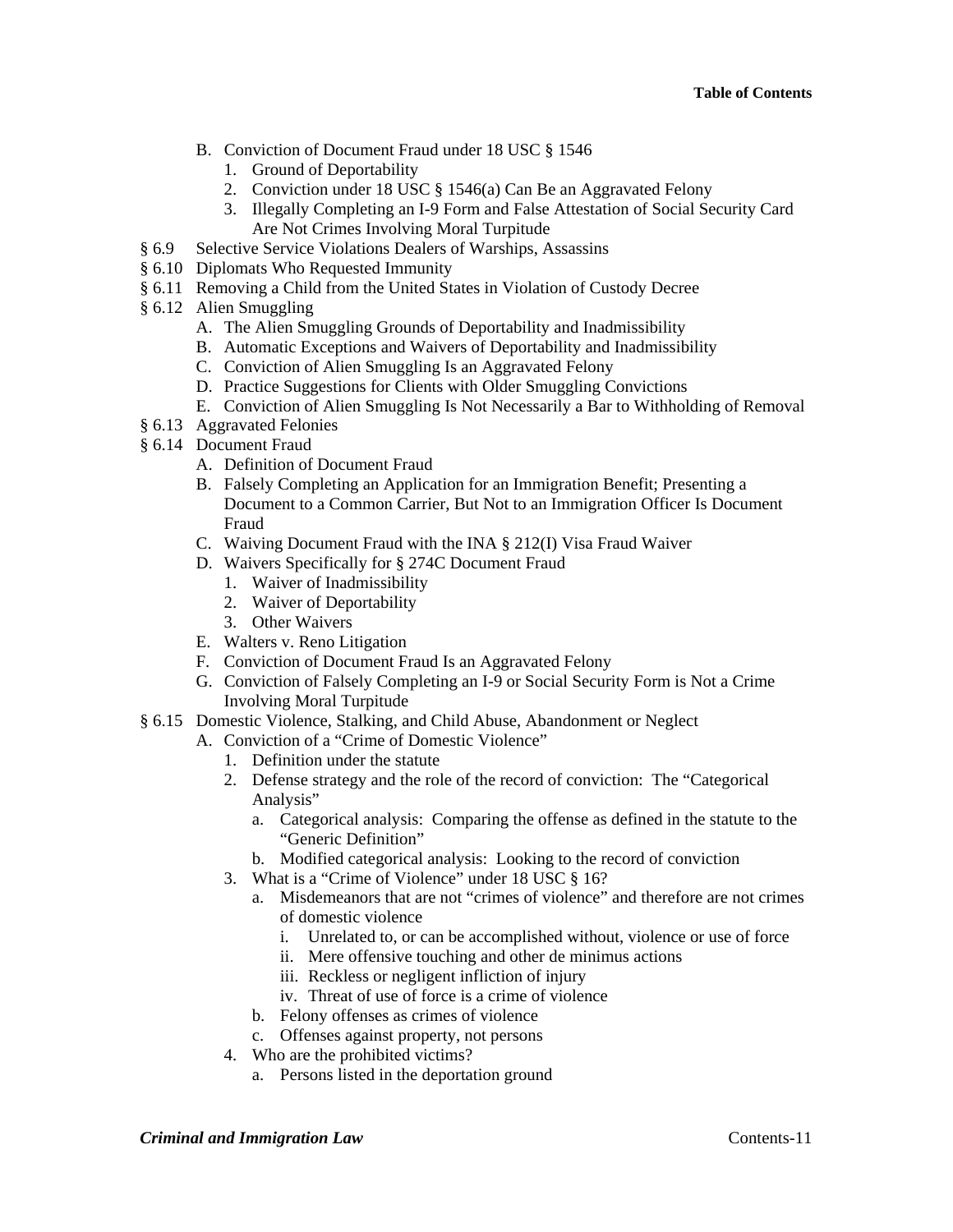- b. The relationship must be established in the record of conviction
- 5. Defense strategies relating to a "Crime of Domestic Violence"
- B. Conviction of Stalking
- C. Conviction of a Crime of Child Abuse, Neglect or Abandonment
- D. Violation of Civil or Criminal Protective Order
- E. Other Immigration Consequences of Domestic Violence Convictions
	- 1. Aggravated felony
	- 2. Crime involving moral turpitude
	- 3. Bar to cancellation of removal for non-permanent residents, VAWA
	- 4. Particularly serious crime barring asylum or withholding; violent or dangerous offense barring grant of asylum of asylee adjustment
- F. Solutions in Immigration Proceedings
	- 1. Immigration relief: Adjustment of status and consular processing
		- a. Adjustment of status may be available despite deportability under the domestic violence ground
		- b. A qualifying permanent resident can "re-adjust" status despite being deportable
		- c. Inadmissible or deportable for a crime involving moral turpitude
	- 2. Immigration relief: cancellation of removal and the former INA § 212(c)
	- 3. Other immigration relief
	- 4. Effect of post-conviction relief
- § 6.16 False Claim to U.S. Citizenship
- § 6.17 Illegal Voting
- § 6.18 High Speed Chase Near Border Checkpoint
- § 6.19 Sexual Orientation
- § 6.20 Polygamy
- § 6.21 Gang Activity and Affiliation
- § 6.22 Adam Walsh Child Protection and Safety Act of 2006
	- A. Persons Convicted of Certain Offenses Against a Minor Cannot Immigrate Family Members
	- B. New Deportation Ground for Failure to Register as a Sex Offender

#### **CHAPTER 7 Good Moral Character**

- § 7.1 Good Moral Character: Definition and Applications
	- A. When Good Moral Character Is Required
	- B. Good Moral Character is Required Only for a Limited Time Period
	- C. Statutory Bars Compared with Discretionary Findings
- § 7.2 Grounds of Inadmissibility That Are Bars to Establishing Good Moral Character
	- A. Grounds of Inadmissibility That Are Bars
	- B. Could A Waiver of Inadmissibility Cure the Bar?
- § 7.3 Other Bars to Establishing Good Moral Character: 180 Days Confinement, Aggravated Felony or Murder Conviction, Drunkards, Gamblers, and False Testimony
- § 7.4 Additional Good Moral Character Requirements for Naturalization
- § 7.5 Good Moral Character and Misstatements Made in Applying for Naturalization or Other Relief
	- A. Overview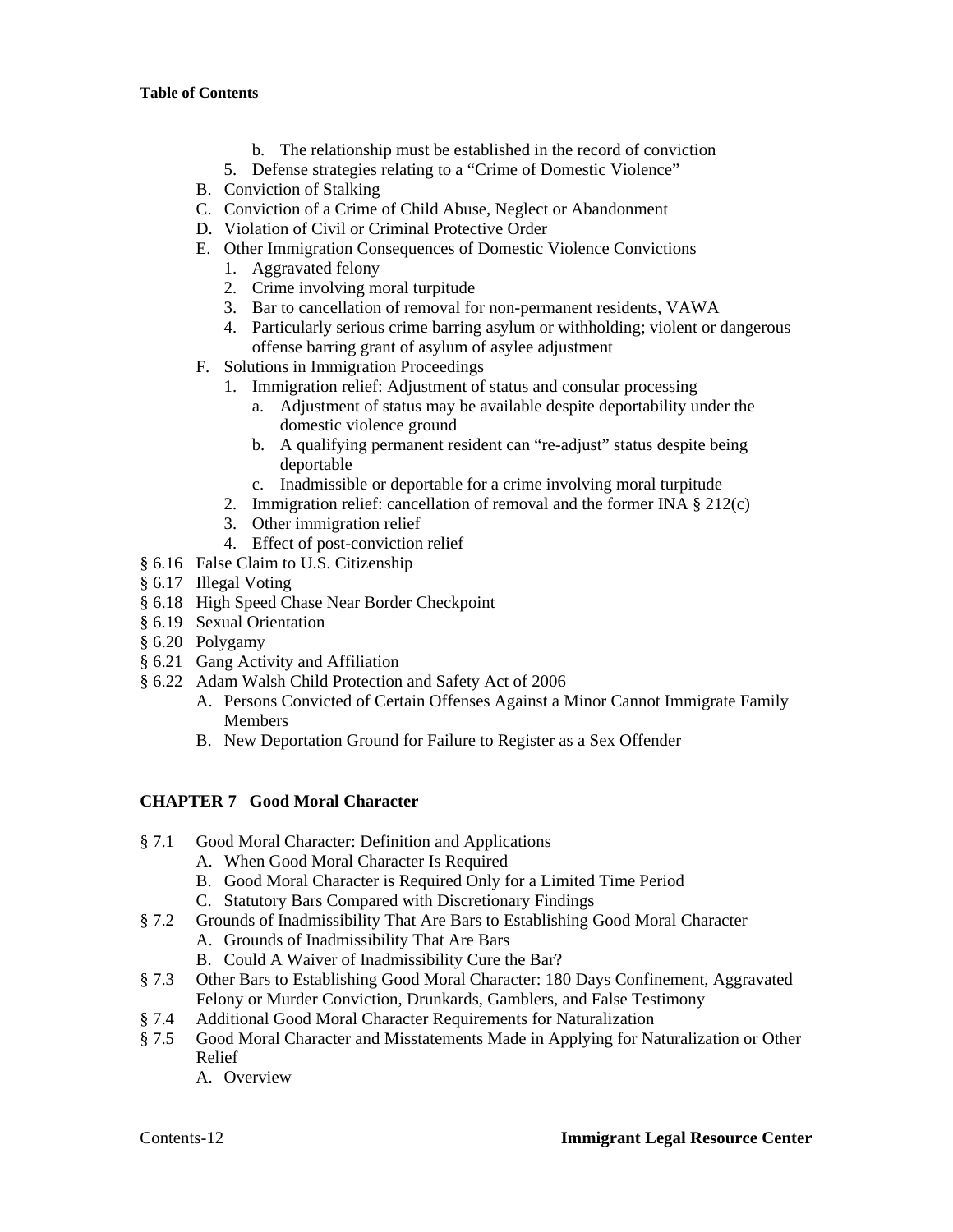- B. An Adverse Credibility Finding is Not Conclusive Proof of False Testimony to Obtain Immigration Benefits
- C. False Testimony Only Encompasses Misrepresentations Made with a Subjective Intent to Deceive and Not Those Made for Other Reasons such as Mistake, Embarrassment, or Fear
- D. False Testimony May Be Retracted
- § 7.6 Text and Explanation of the Statutory Bars to Establishing Good Moral Character INA § 101(f), 8 USC § 1101(f)

## **CHAPTER 8 Post-Conviction Relief, by Norton Tooby**

- § 8.1 Introduction and Overview of Chapter
- § 8.2 Overview of Relief Available under California Law

## PART ONE: INTERVIEWING THE CLIENT

- § 8.3 Obtaining Information about the Criminal Case
- § 8.4 Obtaining Information about Immigration Status
- § 8.5 Obtaining Information on "Equities" or Reasons Client Should be Allowed to Remain in the U.S.
- § 8.6 Screening Questions for Common Grounds for Post-Conviction Relief
- § 8.7 Non-English-Speaking Clients

## PART TWO: INVESTIGATING THE CASE

- § 8.8 Verifying the Immigration Situation: DHS Records, FOIA Requests, and Analysis
- § 8.9 Verifying Exact Criminal History: Criminal Records and "Rap Sheets"
- § 8.10 Correcting Errors in Criminal Histories
- § 8.11 Official Destruction of Records Does Not Remove the Convictions Themselves
- § 8.12 Obtaining Conviction Records and Transcripts from the Rendering Court
- § 8.13 Obtaining Case File From Original Defense Counsel

## PART THREE: CASE STRATEGY AND PREPARATION

- § 8.14 Developing a Strategy
- § 8.15 Advice Concerning Possible Adverse Consequences of Vacating the Conviction
- § 8.16 Effect of Changes in the Law
- § 8.17 Obtaining the Relief: General Procedure and Approach
- § 8.18 Dealing with Bias against Non-Citizens
- § 8.19 Avoiding Admission of Crime-Related Factors Having Adverse Immigration Consequences Even without a Conviction

## PART FOUR: VACATING THE CONVICTION

- § 8.20 Overview of Forms of Relief; Immigration Effect
- § 8.21 Handling the Defense so as to Avoid Adverse Immigration Consequences the Second Time Around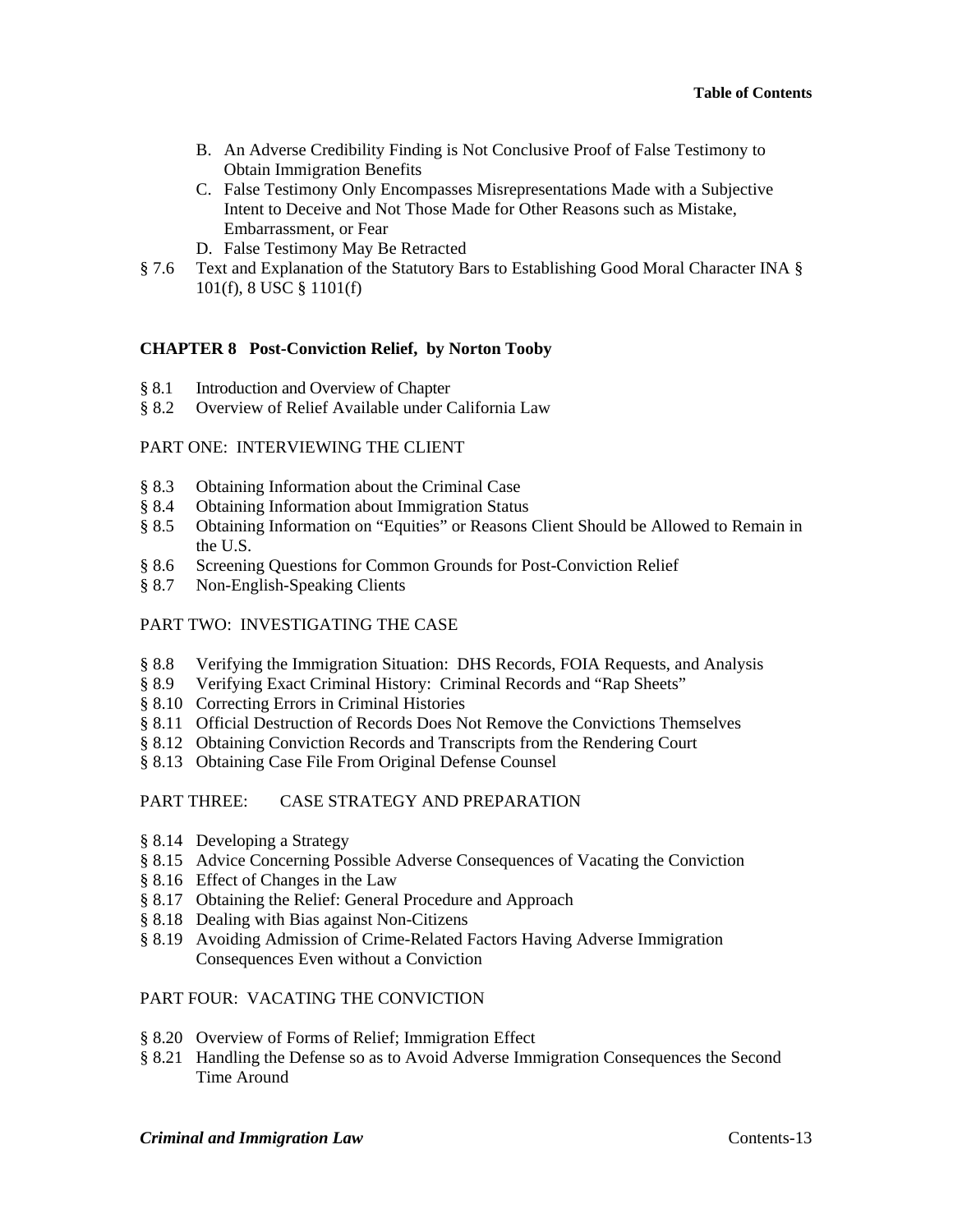- § 8.22 The Timing of the Case
- § 8.23 Motion to Withdraw Guilty Plea under Penal Code § 1018
- § 8.24 Direct Appeal from Conviction
- § 8.25 Writ of Habeas Corpus -- Outline
- § 8.26 -- Ineffective Assistance of Counsel: Attacking the Conviction
- § 8.27 -- Ineffective Assistance: Attacking the Sentence
- § 8.28 -- Arguing Prejudice
- § 8.29 -- The Requirement of Custody
- § 8.30 -- Ineffective Assistance: Interviewing Original Defense Counsel
- § 8.31 -- Waiver of Attorney-Client and Work-Product Privileges
- § 8.32 -- Other Grounds for Habeas Corpus
- § 8.33 Motion to Vacate on Constitutional Grounds
- § 8.34 Statutory Motion to Vacate Based on Judge's Failure to Provide PC § 1016.5 Warning of Possible Adverse Immigration Consequences
- § 8.35 Petition for Writ of Error Coram Nobis
- § 8.36 -- Waiver of Constitutional Rights Required for Valid Plea
- § 8.37 -- Invalid Waiver of Counsel
- § 8.38 -- Non-English-Speaking Clients
- § 8.39 -- Other Direct Consequences of the Plea
- § 8.40 -- Attacking Misdemeanor Convictions
- § 8.41 Appointment of Counsel in Writ Proceedings
- § 8.42 Forms of Post-Conviction Relief from Sentence
- § 8.43 Immigration Effects of Sentence
- § 8.44 Grounds for Invalidating Sentence

## PART FIVE: AFTER THE CONVICTION HAS BEEN VACATED: AVOIDING CONSEQUENCES THE SECOND TIME AROUND

- § 8.45 Outcomes that Minimize Adverse Immigration Consequences after the Conviction has been Vacated
- § 8.46 Pre-Plea Diversion Programs Do Not Result in Convictions; Deferred Entry of Judgment Does Result in a Conviction
- § 8.47 Dismissal of Charges under Penal Code § 1385
- § 8.48 Plea Negotiations -- the Defense Position

## PART SIX: EXPUNGEMENTS AND OTHER MEANS OF TREATING EXISTING **CONVICTIONS**

- § 8.49 Expungements under Penal Code §§ 1203.4 and 1203.4a -- Requirements and Immigration Effect
- § 8.50 -- Procedure
- § 8.51 -- Motions to Shorten Probation in Order to become Eligible for Expungement
- § 8.52 -- Expungements After Client Has Picked Up New Charges
- § 8.53 -- Where Criminal Records Have Been Purged
- § 8.54 Post-Conviction Reduction from a Felony to a Misdemeanor under Penal Code § 17
- § 8.55 Post-Conviction Reduction of a Misdemeanor to an Infraction under PC § 17(d)
- § 8.56 Commutation or Correction of Sentence under Penal Code § 1170
- § 8.57 Relief for Youthful Offenders: PC § 1203.45 and Welf. & Inst. Code §§ 1772 and 1179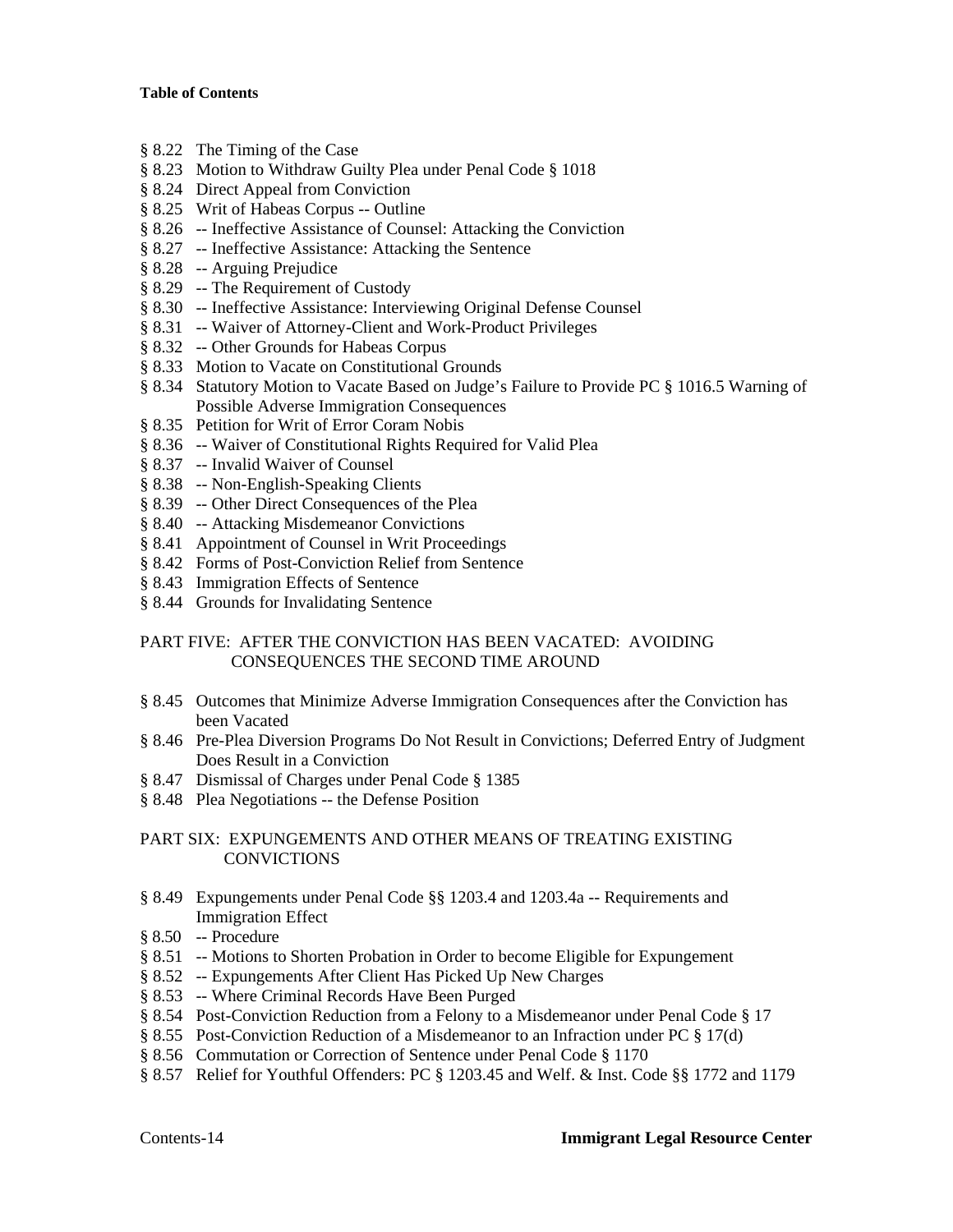- § 8.58 Marijuana Arrest Record Destruction under Health & Safety Code §§ 11361.5(b)
- § 8.59 Executive Pardons
- § 8.60 The Immigrant Should Receive the Benefit of All Reasonable Doubts
- § 8.61 Burden of Proof that Conviction Exists
- § 8.62 Conclusion

#### **CHAPTER 9 Aggravated Felonies, by Katherine Brady and Norton Tooby**

PART ONE: IN GENERAL

- § 9.1 Overview
- § 9.2 Checklist of Immigration Relief for Persons Convicted of an Aggravated Felony Conviction
- § 9.3 Summary of Offenses
- § 9.4 State and Foreign Convictions, Attempt and Conspiracy, Solicitation, Offering, Accessory after the Fact, Misprision of Felony
	- A. State Convictions
	- B. Foreign Convictions
	- C. Attempt and Conspiracy
	- D. Solicitation, Offering (see also § 2.13, supra)
	- E. Accessory After the Fact and Similar Offenses (see also § 2.12, supra)
		- 1. An Accessory after the Fact-Type Offense Does Not Take on the Character of the Underlying Offense
		- 2. Accessory with a Sentence Imposed of One Year or More Has Been Held to Be an Aggravated Felony as "Obstruction of Justice"
		- 3. Misprision of Felony is Not an Aggravated Felony.
	- F. Aiding and Abetting (see also § 2.15, supra)
- § 9.5 Standards Used to Determine Which Offenses Are Aggravated Felonies
	- A. Aggravated Felony Offenses Expressed in General or Common Law Terms
		- 1. Generic Definition of the Offense under Taylor v. United States
		- 2. "Relating to" the Named Offense
	- B. The Categorical Analysis, Divisible Statute, Record of Conviction; the BIA and "Nonelement Facts"
	- C. Aggravated Felonies Defined in Reference to Federal Statutes
	- D. Misdemeanors as Aggravated Felonies
		- 1. Offenses with One-Year Sentence Imposed
		- 2. Sexual Abuse of a Minor; Adjustment of Status.
		- 3. Offenses "Punishable" as a Drug Trafficking Offense
		- 4. Recidivist Sentence Enhancements: When a Felony is Not a Felony
		- 5. Warning: Many Felony Convictions, Even with No Sentence Imposed, Cause Severe Sentence Enhancement in Illegal-Re-entry Cases
	- E. Using Sentencing Guidelines Cases to Define Aggravated Felonies
		- 1. Aggravated Felony Definition Used in Immigration Proceedings
		- 2. Aggravated Felony Definition Used as a Sentence Enhancement in Federal Criminal Proceedings under U.S. Sentencing Guidelines § 2B1.2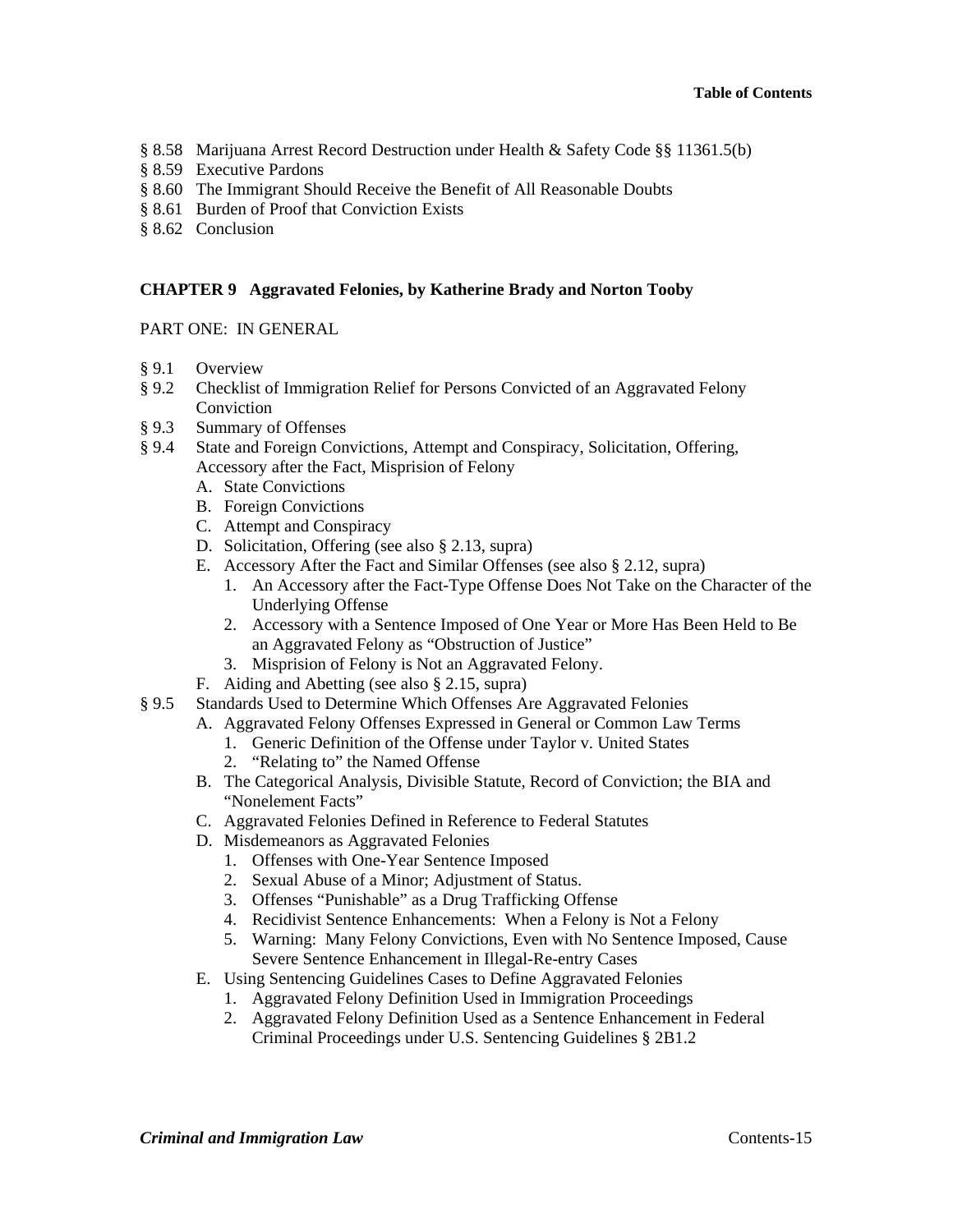- 3. "Felony Offenses" That Cause a 16-Level Sentence Enhancement Pursuant to USSG § 2L1.1.(2001, 2003) May Be Defined Differently than Aggravated Felonies
- F. Legal Standards: Ambiguous Statutes Should be Resolved in Favor of the Immigrant; Rule of Lenity; The INS Has the Burden of Proof of Deportability and Production
- § 9.6 Effective Dates, Retroactivity, Application of Beneficial Former Law
	- A. History and Generally
	- B. Conviction of an Aggravated Felony That Occurred before November 29, 1990 Is Not a Permanent Bar to Establishing Good Moral Character
	- C. Relief for Older Aggravated Felony Convictions: Permanent Resident Relief under § 212(c) and INS v. St. Cyr; Ten-Year Suspension for Undocumented Persons under Lopez-Castellanos
		- 1. Relief for Permanent Residents under the Former INA § 212(c)
		- 2. An Undocumented (or Documented) Person Can Waive an Aggravated Felony Conviction from before November 29, 1990 (or a Non-Aggravated Felony Conviction from before April 1, 1997) in an Application in Removal Proceedings for the Former "Ten-Year Suspension of Deportation"
		- 3. Attorney General, BIA and DHS Actions
	- D. When is a Person Not Deportable under the Aggravated Felony Ground, and When Does It Matter?
		- 1. The November 18, 1988 Effective Date for Aggravated Felony Deportation Ground; Matter of Lettman
		- 2. Not Deportable unless Offense Committed after Admission or Adjustment
		- 3. Advantage to Not Being Deportable under the Aggravated Felony Ground: Qualifying for Pre-Hearing Voluntary Departure.
		- 4. Advantage to Not Being Deportable under the Aggravated Felony Ground: Avoiding Deportation or Removal
	- E. Conviction of an Aggravated Felony Is Not a Bar to Asylum ff the Asylum Application Was Filed Before November 29, 1990
	- F. Remedy for Egregious Ineffective Assistance of Counsel or Meritless Government Appeal: Apply the Former, Beneficial Legal Standard and/or Toll Limits on Motions to Reopen
- § 9.7 Aggravated Felony and Sentence
	- A. Sentence Imposed of One Year or More
	- B. A Controlled Substance Offense Must Have a Potential Sentence of More than a Year to be an Aggravated Felony
	- C. Other Aggravated Felony Definitions Linked to Sentence

## PART TWO: DEFINITION OF OFFENSES

- § 9.8 Alien Smuggling, Transporting, Harboring -- INA § 101(a)(43)(N)
	- A. The Alien Smuggling, Harboring and Transporting Aggravated Felony Ground
	- B. Strategies for Clients with Older Smuggling Convictions.
- § 9.9 Bribery of a Witness, Commercial Bribery, with a Sentence Imposed of One Year -- INA  $$101(a)(43)(R), (S)$
- § 9.10 Burglary with a Sentence Imposed of at Least One Year -- INA § 101(a)(43)(G) A. Summary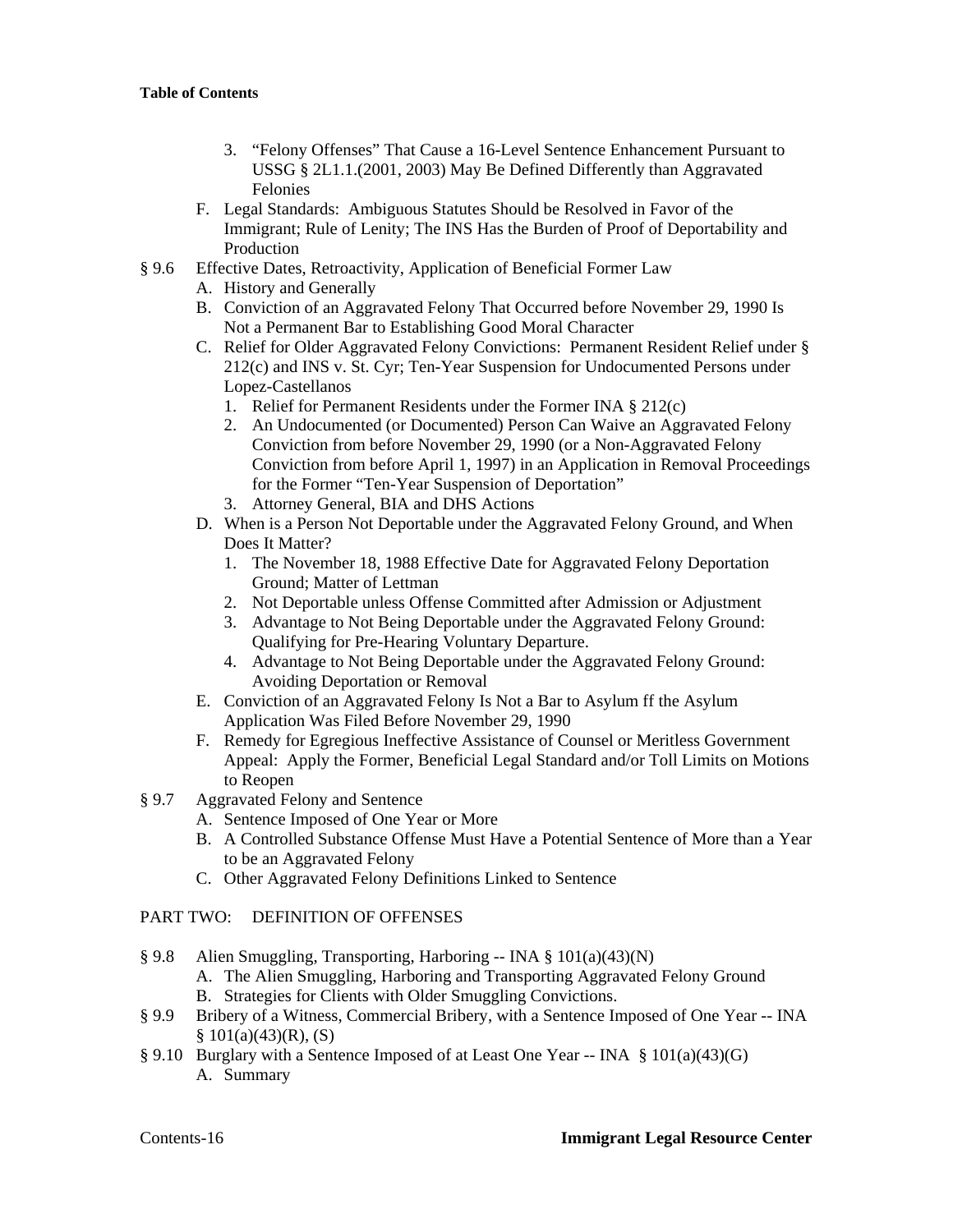- B. A Burglary Is an Illegal or Unprivileged Entry
- C. A "Burglary" Is of a Structure: Cars, Boats, Trains and Yards
- D. Burglary as a Crime of Violence: Burglary of a Dwelling, a Dwelling that Is Not a Building, and an Automobile
- E. Burglary as Attempted Theft
- F. How to Plead to a Burglary Offense to Avoid Conviction of an Aggravated Felony or a Crime Involving Moral Turpitude
	- 1. Avoid an Aggravated Felony Conviction
	- 2. Avoid a Conviction of a Crime Involving Moral Turpitude
- $§ 9.11$  Child Pornography -- INA  $§ 101(a)(43)(I)$
- § 9.12 Counterfeiting, with a Sentence Imposed of One Year -- INA §  $101(a)(43)(R)$
- $§ 9.13$  Crimes of Violence -- INA  $§ 101(a)(43)(F)$ 
	- A. Overview
		- 1. Statutory Definition
		- 2. Felony and Misdemeanor Classification: § 16(a) and (b)
		- 3. Sentence of a Year or More Must Be Imposed
		- 4. The U.S. Sentencing Guidelines Definitions Compared to 18 USC § 16
	- B. Elements of a Crime of Violence under 18 USC § 16
		- 1. The Force Must Amount to Actual Violence (Battery, Spousal Battery, Auto Burglary)
		- 2. Neither Negligent nor Reckless Causation of Injury Is a Crime of Violence
			- a. Leocal v. Ashcroft: Negligent infliction of injury is not a crime of violence
			- b. Fernandez-Ruiz v. Gonzales: A crime of violence must involve intentional use of force; recklessness is insufficient
		- 3. Drunk Driving, Failure to Act, Intentional Infliction of Injury
			- a. Driving under the influence
			- b. Failure to act; boilerplate charging papers
			- c. Intentional infliction of injury
		- 4. Sex with a Minor as a Crime of Violence
		- 5. Burglary as a Crime of Violence
		- 6. List of Decisions
- § 9.14 Document Fraud with Twelve Month Sentence Imposed -- INA § 101(a)(43)(P)
	- A. In General
	- B. California Offense
- § 9.15 Drug Trafficking -- INA § 101 (a)(43)(B)
- § 9.16 Illegal Re-Entry after Conviction of an Aggravated Felony -- INA § 101(a)(43)(O)
- § 9.17 Failure to Appear -- INA § 101(a)(43)(Q), (T)
- § 9.18 Firearms and Destructive Devices -- INA § 101(a)(43)(C) and (E)
	- A. "Trafficking" in Firearms or Destructive Devices
	- B. Other Firearms Offenses
		- 1. Which State Firearms Offenses Are Aggravated Felonies as Federal Analogues?
		- 2. What Federal Firearms Offenses Are Aggravated Felonies?
- § 9.19 Forgery with a Sentence Imposed of One Year -- INA § 101(a)(43)(R)
- § 9.20 Fraud or Deceit in Which the Loss to the Victim/s Exceeds \$10,000 -- INA §  $101(a)(43)(M)(i)$ 
	- A. Offense that Involves Fraud or Deceit; Compare Theft
	- B. The \$10,000 Loss
		- 1. \$10,000 Loss to Victim Compared to "Amount of Funds"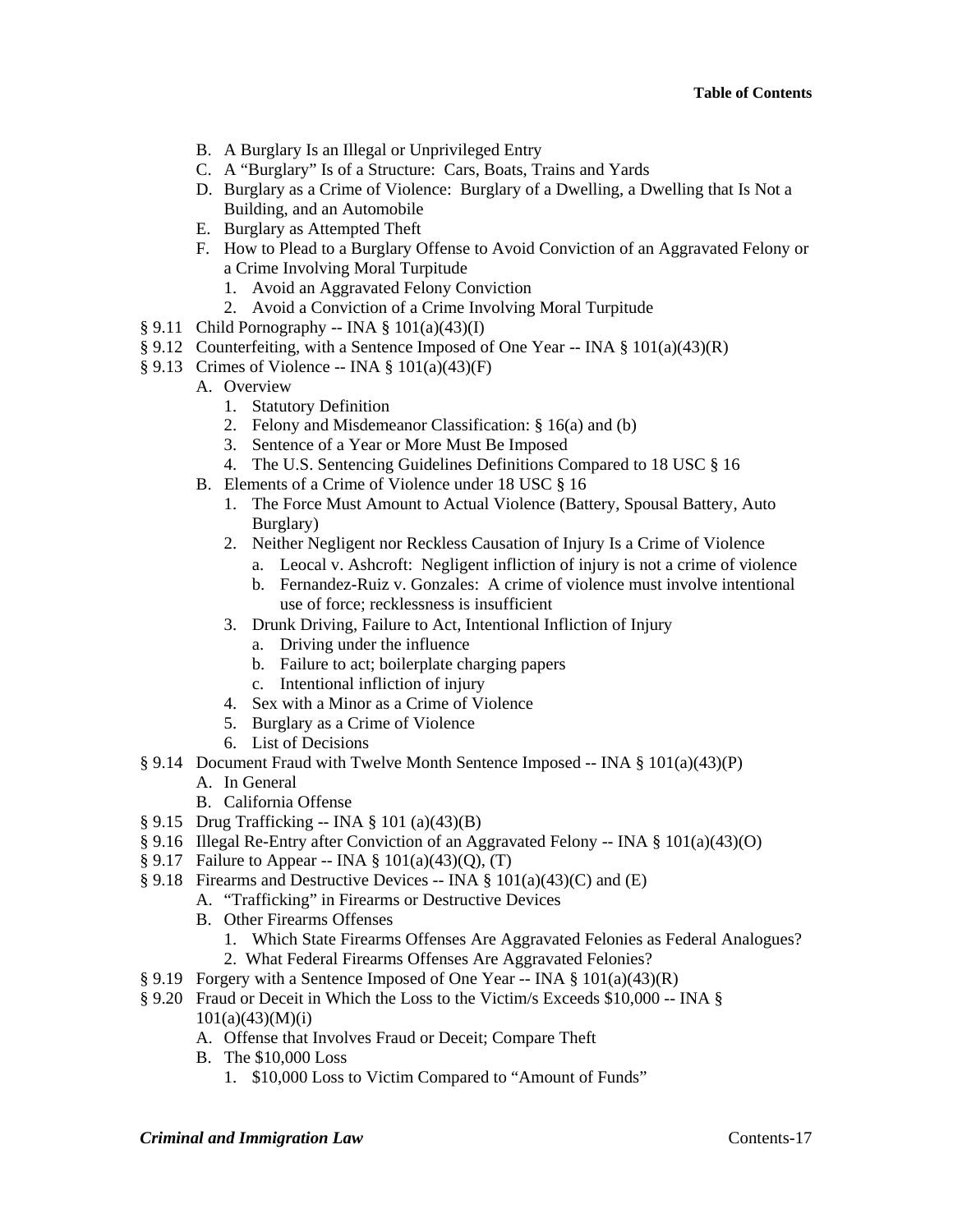- 2. Unintentional Loss and Attempted or Potential Loss
- 3. Restitution and Creating a Record That Does Not Establish \$10,000 Loss.
- 4. Additional Defense Strategies
- C. Crossover between \$10,000 Fraud and Theft with a One-Year Sentence
- D. The Board of Immigration Appeals Approach in Matter of Babaisakov
- § 9.21 Money Laundering and Transactions Involving Unlawfully Derived Property Exceeding  $$10,000 -$  INA  $$101(a)(43)(E)$
- § 9.22 Murder -- INA § 101(a)(43)(A)
- § 9.23 National Security, Treason, Sabotage -- INA § 101(a)(43)(L)
- § 9.24 Obstruction of Justice with One Year Sentence Imposed -- INA § 101(a)(43)(S)
	- A. Overview and Strategy
	- B. The BIA's Generic Definition of Obstruction of Justice and Decisions in Matter of Batista and Matter of Espinoza
	- C. Federal Statutes Relating to Obstruction of Justice
	- D. Obstruction of Justice under the California Penal Code
- § 9.25 Perjury or Subornation of Perjury with One Year Sentence Imposed -- INA §  $101(a)(43)(S)$
- $$9.26$  Prostitution -- INA  $$101(a)(43)(K)$
- § 9.27 Ransom Demand -- INA § 101(a)(43)(H)
- § 9.28 Rape -- INA § 101(a)(43)(A)
	- A. Rape by Force, Intoxication, Disability
	- B. Consensual Sex with a Minor as "Rape": Rivas-Gomez v. Gonzales
- § 9.29 Receiving Stolen Property -- INA § 101(a)(43)(G)
- § 9.30 Revealing Identity of Undercover Agent -- INA § 101(a)(43)(L)
- $§$  9.31 RICO, Gambling Offenses -- INA  $§$  101(a)(43)(J)
- § 9.32 Sexual Abuse of a Minor and Rape -- INA § 101(a)(43)(A)
	- A. Overview
	- B. Definitions: Misdemeanor Convictions Qualify as Aggravated Felonies; a Minor is a Person under the Age of 18
	- C. BIA and Ninth Circuit Decisions Defining Sexual Abuse of a Minor
		- 1. Sexual Abuse of a Minor as Defined by the Board of Immigration Appeals
		- 2. Ninth Circuit law defining Sexual Abuse of a Minor
			- a. Ninth Circuit law definition in general: "harm to the victim"
			- b. Ninth Circuit decisions in cases involving consensual sex with a minor
			- c. Should the Ninth Circuit defer to the BIA in creating a generic definition of a crime listed as an aggravated felony?
		- 3. Caution: Sexual Offenses without an Element of Age Where the Age Is Revealed on the Record
		- 4. Attempt to Commit Sexual Abuse of a Minor (or Any Offense)
	- D. Rape
		- 1. Rape by Force, Incapacity, Disability
		- 2. Consensual Sex with a Minor as "Rape"
	- E. Defense Strategies in Immigration Proceedings
		- 1. Moral Turpitude, Particularly Serious Crime and Other Immigration Consequences of Offenses involving Lewd Intent with a Minor
			- a. Moral turpitude
			- b. Particularly serious crime: Asylum and withholding
			- c. Violent or dangerous offense: Asylum and § 212(h)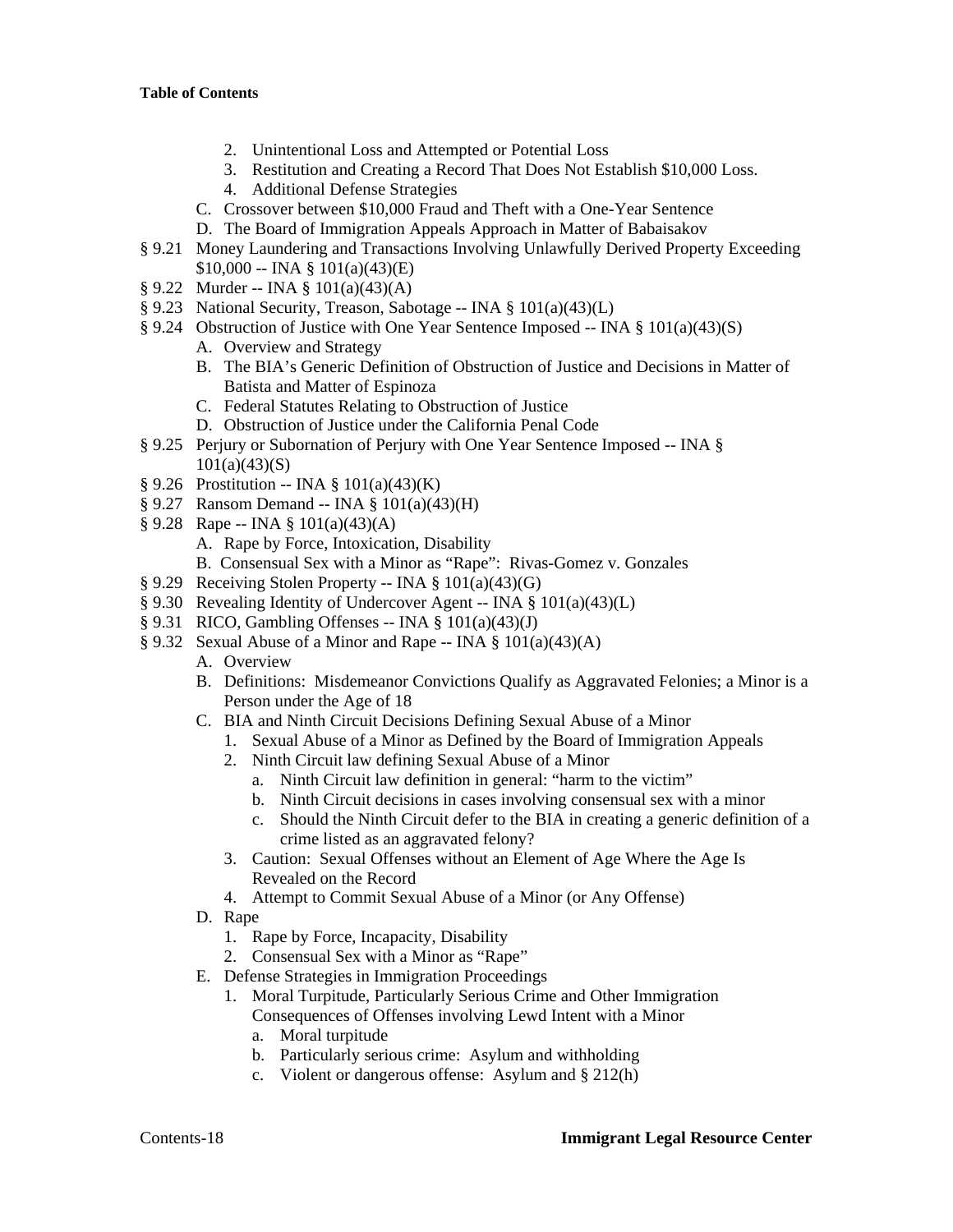- d. Deportable conviction of child abuse
- 2. Relief in Removal Proceedings
	- a. Adjustment of status, inadmissibility, waivers: Sexual offenses as crimes involving moral turpitude.
	- b. Voluntary departure before hearing
	- c. Asylum and withholding
- 3. Additional Facts and Arguments about Consensual Sex with a Minor and Older Teenagers
	- a. Statistics show that older teenagers have a high level of sexual experience and "understand the nature of the act"
	- b. The fact that fewer than 25% of the states as well as the federal government do not criminalize consensual sex with a 17-year-old means that this offense does not meet the "common, contemporary and ordinary" meaning of "sexual abuse" as an aggravated felony
- F. Defense Strategies in Criminal Proceedings
	- 1. Overview of Immigration Effect
	- 2. California Offenses
- G. Sex with a Minor as a Crime of Violence; Cases under U.S. Sentencing Guidelines
- H. Detention and "Operation Predator"
- § 9.33 Slavery, Peonage, Involuntary Servitude -- INA § 101(a)(43)(K)
- § 9.34 Tax Evasion that Involves a Loss to the Government of \$10,000 -- INA §  $101(a)(43)(M)(ii)$
- § 9.35 Theft Offense with a Sentence Imposed of One Year -- INA § 101(a)(43)(G)
	- A. Definition of Theft
	- B. The Ninth Circuit Has Held That a Recidivist Sentence Enhancement Such as Used in Petty with a Prior Is Not a "Sentence Imposed" or Potential Sentence; but Supreme Court Ruling Expected
	- C. Crossover between Theft and Fraud
- § 9.36 Vehicles with Identification Numbers Removed -- Trafficking

## PART THREE: CONSEQUENCES OF CONVICTIONS

- § 9.37 Aggravated Felony Deportation Ground
- § 9.38 Ineligible for Asylum
- § 9.39 Withholding of Removal and Convention Against Torture
- § 9.40 Cancellation of Removal, the Former § 212(c) Relief for Permanent Residents and the Former Ten-Year Suspension for Undocumented Persons
	- A. Cancellation of Removal Is Barred by Conviction of an Aggravated Felony
	- B. Waiver for Aggravated Felony Convictions by Plea before April 24, 1996 under § 212(c) and INS v. St. Cyr
	- C. Undocumented Persons Convicted of an Aggravated Felony Before November 29, 1990 May Be Able to Apply for Relief in Removal Proceedings under the Former Ten-Year Suspension
- § 9.41 Inadmissibility in General and after Deportation; Ability to Adjust Status
- § 9.42 Eligibility for Waiver under INA § 212(h), 8 USC § 1182(h)
- § 9.43 Ineligible to Demonstrate "Good Moral Character"
- § 9.44 Detention and Bond
- § 9.45 Some Aggravated Felons May Take Removal Prior to Completing Prison Sentence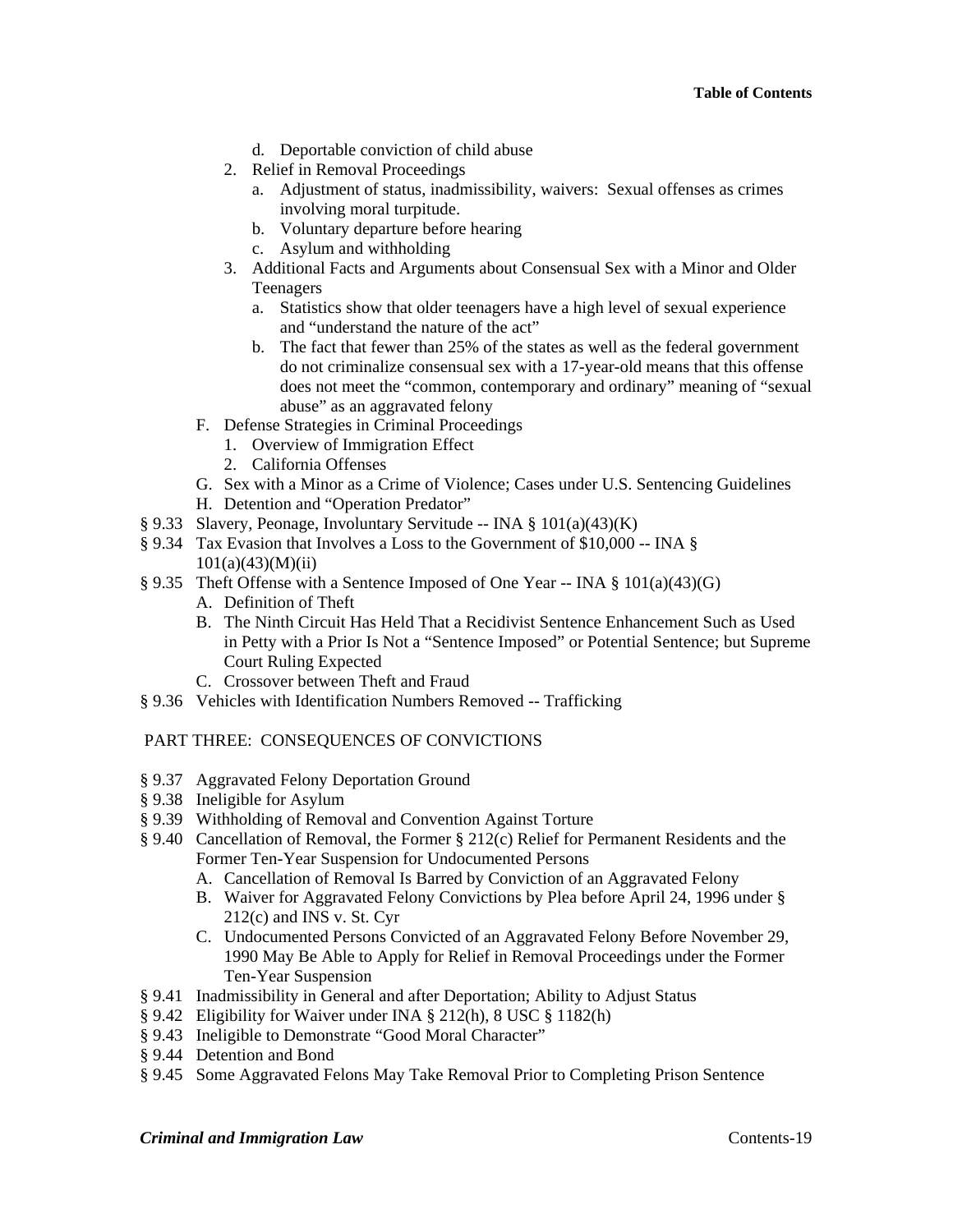- § 9.46 Availability of Pardon
- § 9.47 Judicial Review in Federal Appeals Courts
- § 9.48 Administrative Removal for Non-Permanent Residents Convicted of an Aggravated Felony
	- A. Overview, 1996 Amendments
	- B. Defense Strategies
- § 9.49 "Judicial Removal Proceedings" in Federal Court
- § 9.50 Severe Federal Criminal Penalties under 8 USC § 1326 for Reentry after Deportation or Removal
	- A. Summary of the Problem and Case Example
	- B. What Offenses Can Trigger a 16-Level Increase Just by Virtue of Being a Felony, Regardless of Sentence Imposed?
	- C. What "Drug Trafficking Offenses" Can Trigger a 16-Level Increase?
	- D. Other Offenses That Trigger Enhancements for Illegal Re-Entry under the USSG
	- E. Text of the USSG and Application Notes, as Updated November 1, 2007
- § 9.51 A Judicial Recommendation against Deportation Signed before Nov. 29, 1990 Eliminates a Conviction as a Basis for Deportation under the Aggravated Felony and Crime Involving Moral Turpitude Grounds

Appendices Following this Chapter:

Appendix 9-A: INA § 101(a)(43), 8 USC 1101(a)(43) and Summaries Appendix 9-B: Raising the Citizenship Defense in Federal Prosecutions Appendix 9-C: Effective Dates for Definition of Aggravated Felony before IIRIRA

## **CHAPTER 10 Outline of Immigration Consequences of Crimes**

- § 10.1 Definition of Conviction and Sentence for Immigration Purposes (Chapter 2)
	- A. Dispositions That Are Not Convictions
	- B. Definition of Sentence (Chapter 5)
- § 10.2 Divisible Statues and Record of Conviction
	- A. Summary of the Analysis
	- B. What Documents Can the Reviewing Authority Consult?
- § 10.3 Controlled Substances (Chapter 3)
	- A. Conviction of Any Offense "Relating To" Controlled Substances as Defined under Federal Law Is a Basis for Being Deportable and Inadmissible
	- B. The Controlled Substance Aggravated Felony Definition (Chapter 3, § 3.5)
	- C. Formal, Knowing Admission of Drug Offense Triggers Inadmissibility (§ 3.3)
	- D. "Reason To Believe" Is or Was Drug Trafficker Triggers Inadmissibility without Conviction (See § 3.5)
	- E. Drug addiction or abuse is ground of deportability, inadmissibility (§ 3.4)
- § 10.4 Aggravated Felonies (Chapter 9)
	- A. Approaches to Fighting Aggravated Felony Designation
	- B. Summary of Aggravated Felonies, INA  $\S$  101(a)(43), 8 USC  $\S$  1101(a)(43)
- § 10.5 Crimes Involving Moral Turpitude (Chapter 4)
	- A. Crimes Involving Moral Turpitude (CMT) Are Defined by the Elements in the Criminal Statute Violated, Not What the Person Actually Did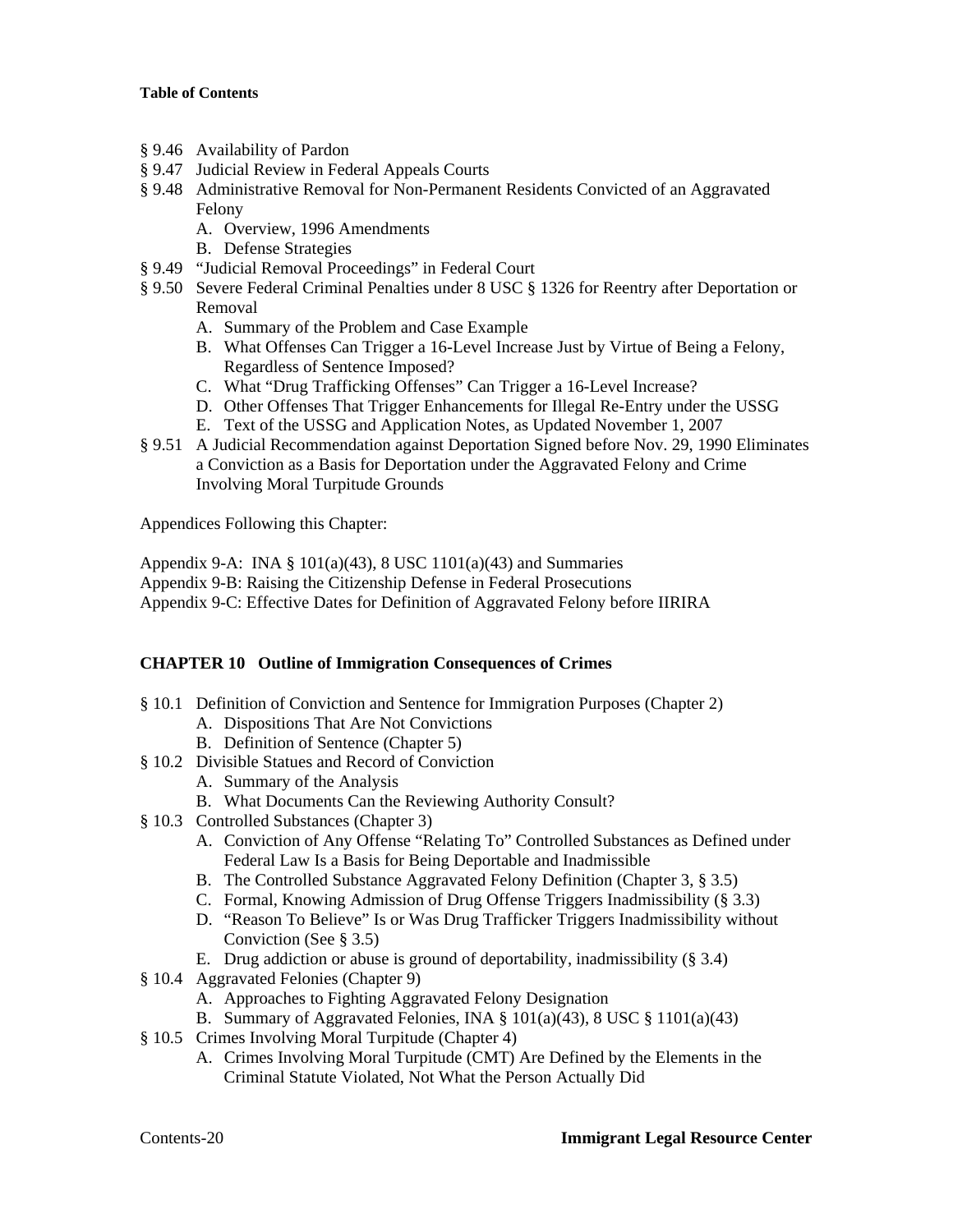- B. Inadmissible
- C. Deportable
- D. Some Moral Turpitude Crimes Are Aggravated Felonies
- § 10.6 Firearms and Explosive Device Convictions (See §§ 6.1, 9.9)
- § 10.7 Domestic Violence, Child Abuse, and Neglect (§ 6.15)
	- A. A Person Is Deportable if, on or after September 30, 1996, and after Admission to the United States, He or She:
	- B. Definition of Crime of Domestic Violence Offense
	- C. Violation of Restraining Order
	- D. Possible Relief for Abuser, Victim
		- 1. Relief for the Person Deportable under the Domestic Violence Ground
		- 2. Relief for the Victim
- § 10.8 Other Offenses

### **CHAPTER 11 Forms of Immigration Relief, Special Procedural Rules, and Requirements Related to Crimes**

#### Introduction: Burden of Proof and Other Issues

 § 11.0 The Government Bears the Burden of Proving that a Conviction Is a Statutory Bar to Applications for Relief

#### Relief for Permanent Residents

- § 11.1 Waiver: Cancellation of Removal for Permanent Residents under INA § 240A(a) and the former § 212(c) Relief
	- A. Cancellation of Removal for Lawful Permanent Residents
		- 1. Requirements for Cancellation
		- 2. Eligibility for Cancellation
			- a. Status, former relief as a bar to ineligibility
			- b. Conviction of an aggravated felony, terrorist grounds, persecuted others; burden of proof
			- c. Seven years continuous residence: When does it start?
			- d. Seven years continuous residence: When does it stop?
				- i. The clock-stopping provision applies only to the seven years of continuous residence since lawful admission, and not for purposes of acquiring the five years of lawful permanent residence
				- ii. What types of offenses "stop the clock"?
				- iii. Convictions received before April 1, 1997 do not stop the seven-year clock
			- e. Five years lawful permanent residence; permanent residence obtained by fraud
	- B. Section 212(c) Relief for Cases Adjudicated under Pre-IIRIRA Law: The Supreme Court Decision INS v. St. Cyr
		- 1. Introduction: When is § 212(c) most useful?
		- 2. The Former § 212(c) Relief and the Holding in INS v. St. Cyr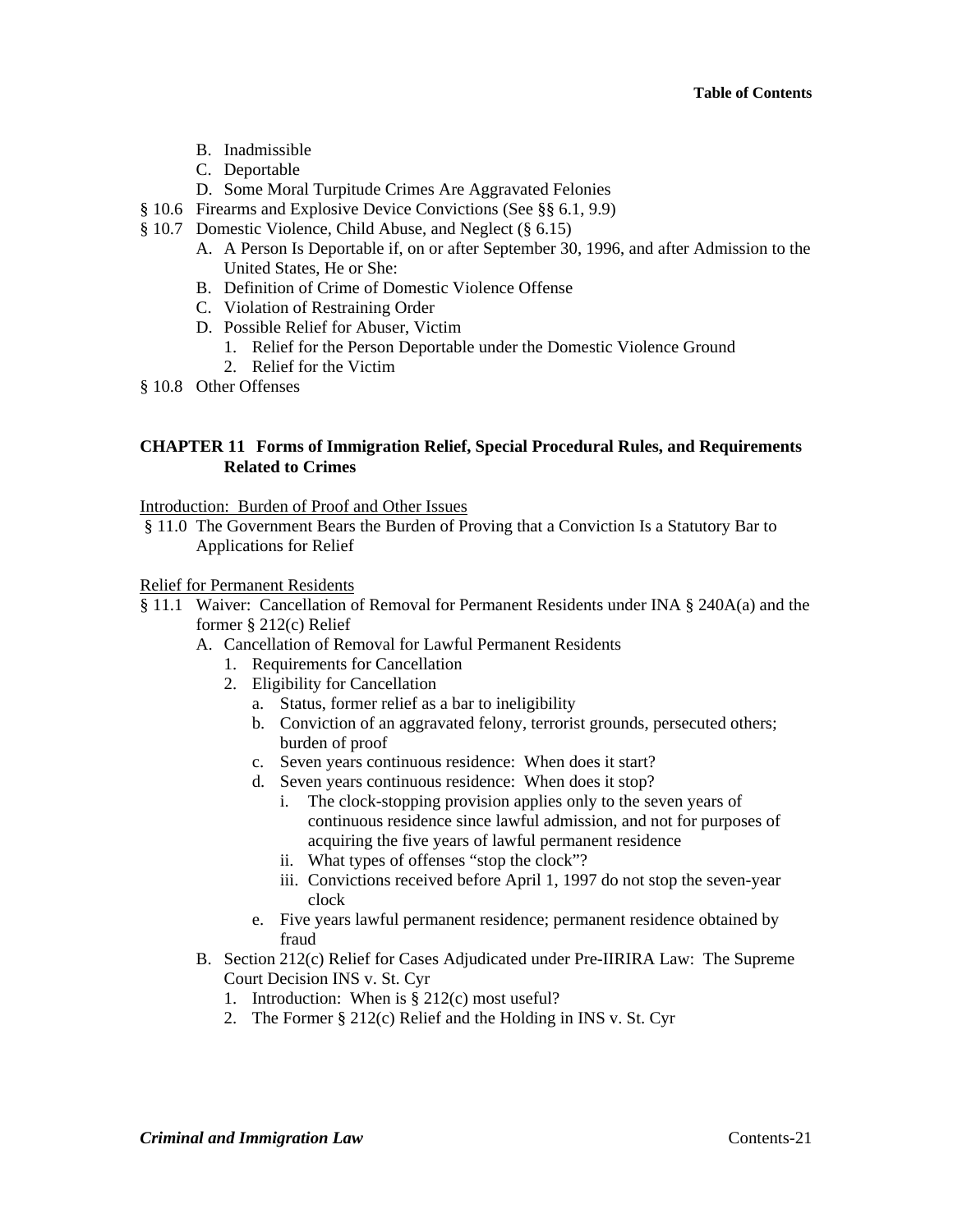- 3. Who Can Apply for § 212(c) under St. Cyr and Subsequent Rulings?
	- a. Permanent residents who before April 24, 1996 pled guilty to an offense that made them deportable and that was amenable to  $\S 212(c)$  treatment at the time of plea can apply for  $\S 212(c)$
	- b. The person need not have accrued seven years of lawful unrelinquished domicile by the time of entering the plea agreement, and need not have been a permanent resident.
	- c. Permanent residents are not barred from § 212(c) by serving a sentence of five years or more for one or more aggravated felony convictions if the conviction was by plea before November 29, 1990
	- d. The Ninth Circuit will consider en banc whether to uphold the BIA decision in Matter of Blake that  $\S 212(c)$  will not waive deportability based upon an aggravated felony conviction such as sexual abuse of a minor, or certain other non-drug aggravated felonies
	- e. Rules governing offenses that became aggravated felonies as of September 30, 1996, when the definition of aggravated felony was expanded and the expanded definition was retroactively applied to past convictions
	- f. Persons who were not deportable at the time of plea but now are, or who were made inadmissible but not deportable by the plea, should be held eligible for § 212(c) relief
	- g. The Ninth Circuit held under a different legal theory that a conviction between April 24, 1996 and September 30, 1996 that became a deportable offense only because the IIRIRA retroactively made it an aggravated felony would be amenable to § 212(c) relief
	- h. New arguments that  $\S 212(c)$  can waive a conviction by jury trial as opposed to plea bargain
	- i. For purposes of determining whether a deportation hearing began before April 24, 1996, and therefore whether the former § 212(c) rules are in effect without the limitations on eligibility under St. Cyr, the relevant date is date of filing of the Order to Show Cause with the Court, and not the date the order was served on the respondent
	- j. People who pled guilty between September 30, 1996 and April 1, 1997 can apply for § 212(c) relief only under the harsh AEDPA restrictions, but (unless the conviction is of an aggravated felony) may be eligible for cancellation of removal despite the stop-time rule
	- k. The Ninth Circuit held that conduct grounds, which are not based on a criminal conviction, are not amenable to relief under § 212(c)
	- l. Convictions that occurred during lawful temporary residency before automatic adjustment under the SAW program
	- m. Persons wrongly deported without the opportunity to apply for  $\S 212(c)$ relief, before St. Cyr and similar opinions were published
- 3. Waiving Non-Drug Aggravated Felonies under § 212(c); Matter of Blake
	- a. Overview
	- b. Where Blake does not apply: Admission and adjustment
	- c. Working within Blake: Assert a comparable ground of inadmissibility
	- d. Alternative to § 212(c) under Blake where the aggravated felony conviction is from before November 29, 1990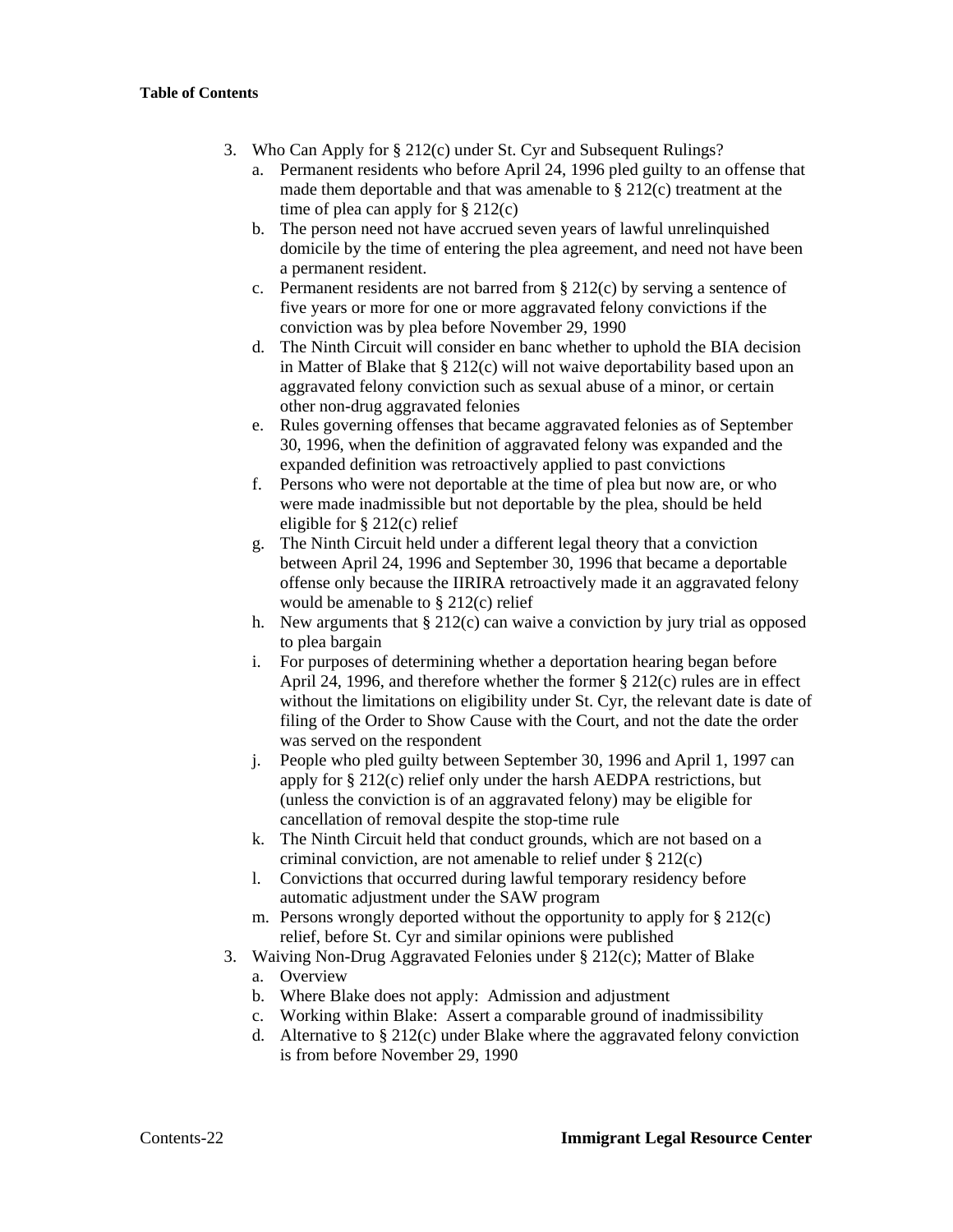- C. Applying for § 212(c) Relief under AEDPA Restrictions
	- 1. What Grounds can be Waived under AEDPA and Pre-AEDPA § 212(c)
	- 2. The AEDPA Amendments and Applications for Relief in the Former Exclusion and Deportation Proceedings
- D. Discretionary Standards
- E. Other Relief: Adjustment of Status, § 212(h), Ten-Year Suspension for pre-November 29, 1990 Aggravated Felony, Termination of Removal Proceedings to Apply for Naturalization for pre-November 29, 1990 Aggravated Felony
	- 1. Adjustment of status to solve a Matter of Blake issue, or a conviction that causes deportability but not inadmissibility
	- 2. Section 212(h) relief when cancellation is barred by clock-stopping provisions
	- 3. Ten-Year Suspension to Waive a pre-November 29, 1990 Aggravated Felony That Is Blocked by Matter of Blake
	- 4. Termination of Removal to apply for naturalization to cure a pre-November 29, 1990 aggravated felony that is blocked by Matter of Blake
- § 11.2 Waiver: Section 212(h)
	- A. Requirements That Apply to All Applicants
	- B. Section 212(h) for Non-Permanent Residents
	- C. Restrictions on § 212(h) Relief for Lawful Permanent Residents
	- D. Effective Date, Judicial Review
	- E. Section 212(h) as a Defense to Deportation, Removal
	- F. Standards for Exercise of Discretion in § 212(h) Cases; Violent or Dangerous Crimes 1. Discretion in general
		- 2. Waiving a "violent or dangerous crime"
- § 11.3 Other Immigration Waivers

## Relief for Undocumented Persons

- § 11.4 Relief for Non-Permanent Residents: Cancellation of Removal under INA § 240A(b), 8 USC § 1229b(b) and the Former Suspension of Deportation
	- A. Cancellation of Removal under INA § 240A(b), 8 USC § 1229b(b)
		- 1. Convictions and Status that Block Eligibility
		- 2. Good Moral Character and Family Hardship
	- B. The Former Relief Suspension of Deportation
		- 1. Suspension of Deportation as It Existed before April 1, 1997
			- a. Suspension based on seven years continuous presence: INA § 244(a)(1)
			- b. Suspension based on ten years, waiving deportation for crimes: INA §  $244(a)(2)$
			- c. Special suspension for spouse or child abused by U.S. citizen or resident spouse or parent
		- 2. Applications for Suspension of Deportation in Removal Proceedings, under Lopez-Castellanos
		- 3. Hardship and Other Factors to Consider in Applying for Relief under Lopez-Castellanos
			- a. Exceptional and extremely unusual hardship
			- b. Good moral character
			- c. Cancellation, ten-year and seven-year suspension, persons without convictions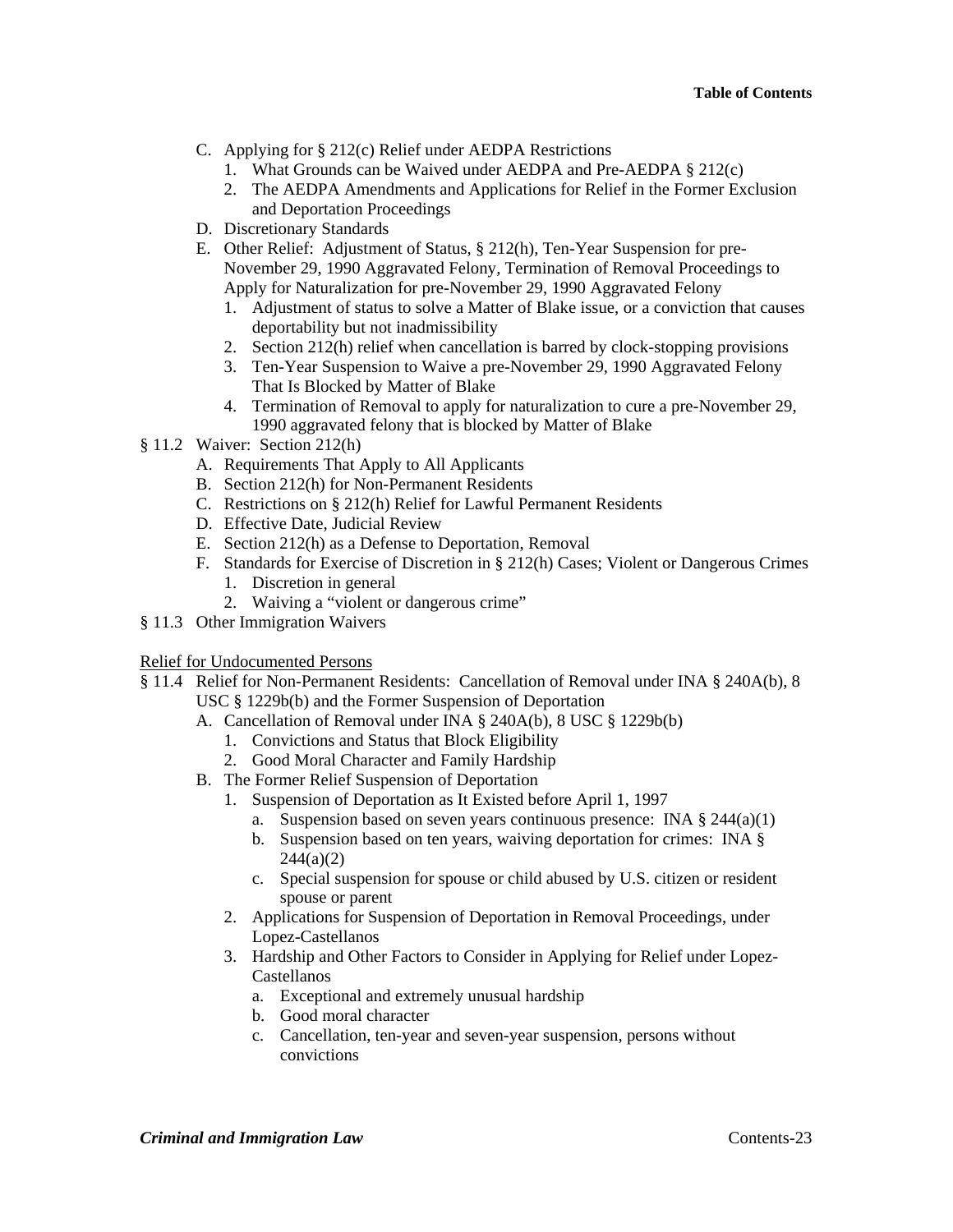- d. When does the ten years physical presence stop?
- e. Conviction by trial, application for naturalization as reliance
- 4. Examples of Who Might Apply for 10-Year Suspension under Lopez-Castellanos
- C. Qualifying for Suspension in Removal Proceedings: Attorney or Governmental Misconduct Dating from Before 1997
- § 11.5 Creation of a Record of Admission (Registry)
- § 11.6 Diversity Visas

Immigration Based on Family or Employment

- § 11.7 Immigration through Family Visa Petition: Adjustment of Status and Consular Processing
	- A. The Family Immigration System
	- B. Permanent Residents Can "Re-Immigrate"
	- C. Adjustment of Status and Consular Processing
	- D. The "V" and "K" Visas
- § 11.8 Immigration through Employment

Victims of Domestic Violence, Child Abuse, Crime, Trafficking; Informants

- § 11.9 Special Relief for Persons under the Jurisdiction of a Juvenile Court: "Special Immigrant Juveniles"
- § 11.10 VAWA -- Relief for Battered Spouses and Children of U.S. Citizens or Residents, and Battered Parents of U.S. Citizen Sons and Daughters
	- A. VAWA Self-Petitioning
		- 1. In General
		- 2. Criminal Record Requirements for VAWA Self-Petitioner
	- B. VAWA Cancellation of Removal
		- 1. In General
		- 2. Criminal Record Requirements for VAWA Cancellation
	- C. Waivers that Assist VAWA Applicants
	- D. Continuing Problems with VAWA; "Reason to Believe" Drug Trafficking
	- E. Comparing VAWA Self-Petitioners and VAWA Cancellation Applicants
- $§ 11.11$  Victims of Traffickers -- INA  $§ 101(a)(15)(T)$ 
	- A. Requirements under INA § 101(a)(15)(T)
	- B. Government Benefits for "T" Visa Applicants
	- C. Implementation
- $§ 11.12$  Victim/Witness to Crimes INA  $§ 101(a)(15)(U)$ 
	- A. Who Can Apply
	- B. Application of Spouse, Child, Sibling or Parent of the Crime Victim
	- C. Inadmissibility, Adjustment of Status
- § 11.13 The "S" Visa -- Temporary or Permanent Status for Informants

## Nationals of Countries Of Persecution, Civil War or Natural Disaster

- § 11.14 Asylum
	- A. Overview of Asylum
	- B. Crimes-Based Bars to Asylum
		- 1. Discretion in Granting Asylum and the § 209(c) Waiver in Asylum Adjustment; the "Violent or Dangerous Crime" Determination
			- a. Discretion in general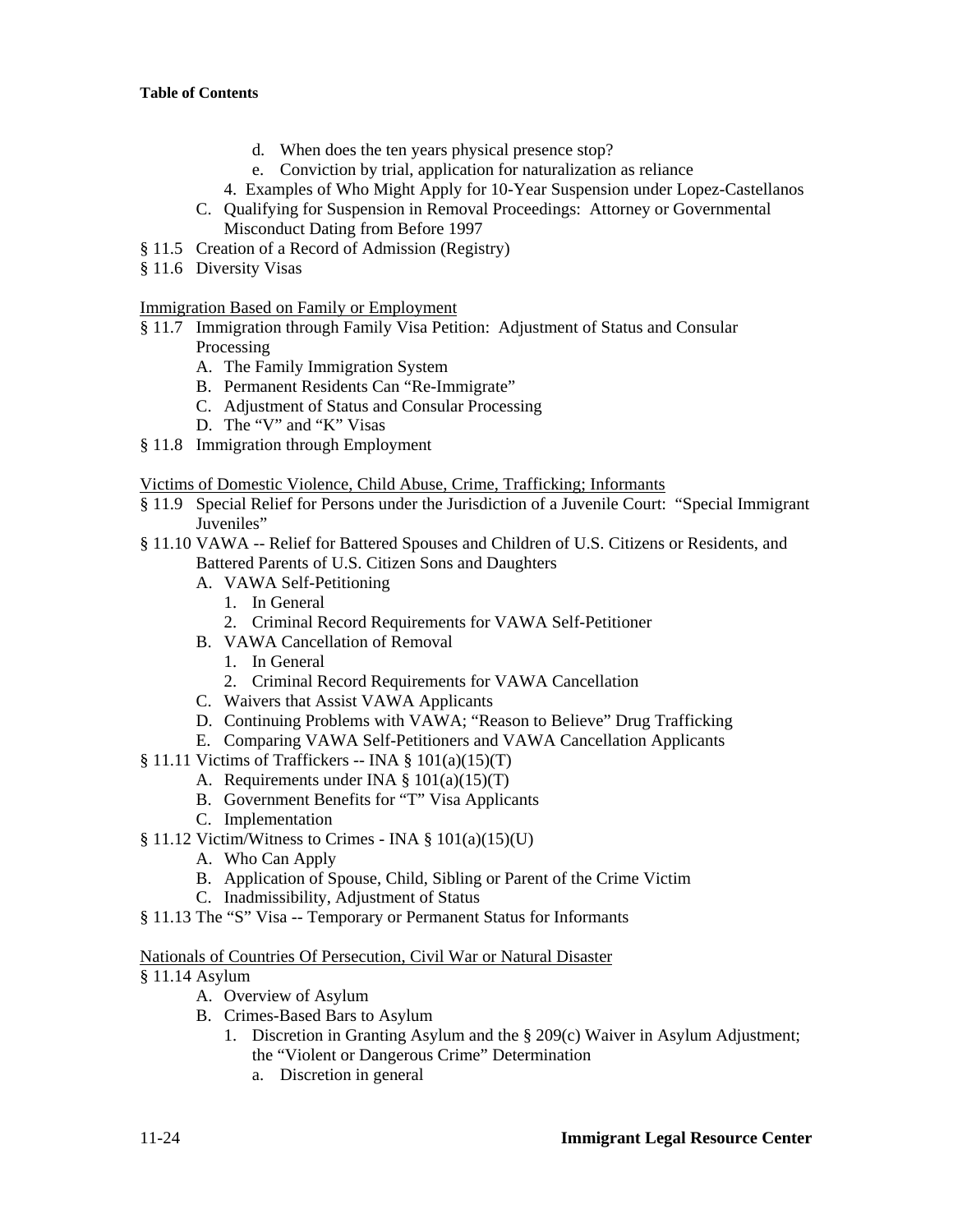- b. Discretionary decisions where an applicant for asylum, or for asylee or refugee adjustment, was convicted of a "violent or dangerous" crime
- 2. Conviction of a "Particularly Serious Crime" Is a Bar to Asylum
- 3. An aggravated felony conviction is a per se bar to asylum as a "particularly serious crime"
- 4. Argument: An expungement may work to eliminate a conviction for purposes of asylum and withholding.
- 5. The government's "serious reasons for believing that the alien has committed a serious nonpolitical crime outside the United States" prior to arrival in the United States is a bar to asylum
- 6. If the government has reasonable grounds for regarding the alien as a danger to the security of the United States, or if the person is inadmissible or deportable under the terrorist grounds, the person is barred.
- C. The One-Year Filing Requirement and Post-Conviction Relief as a "Changed Circumstance"
- § 11.15 Withholding of Removal and the Convention Against Torture
	- A. Withholding of /Restriction on Removal
		- 1. Requirements for Relief
		- 2. Statutory History: Aggravated Felony as Particularly Serious Crime under IMMACT 90, the AEDPA and the IIRIRA
		- 3. Current Rule: Aggravated Felony as a "Particularly Serious Crime"
		- 4. How is a crime determined to be a Particularly Serious Crime?
			- a. Analytic approach of the board
			- b. Evidence that may be considered in determining whether the offense of conviction is a particularly serious crime
		- 5. Drug Trafficking as a Particularly Serious Crime
		- 6. "Particularly Serious Crime" and "Danger to the Community"
		- 7. Serious non-political crime; security threat
		- 8. Argument: Expungement eliminates a "final judgment of a conviction" of a particularly serious crime for purposes of asylum and withholding.
		- 9. Administrative removal proceedings for non-permanent residents
	- B. Convention Against Torture
		- 1. History and Overview
		- 2. Relief under CAT: Withholding or Deferral of Removal
	- 3. Determination of CAT Claims, Screening Process for Aggravated Felons
- § 11.16 The American Baptist Church (ABC) Court Settlement on Asylum
- § 11.17 Temporary Protected Status
- § 11.18 NACARA Relief for Salvadorans, Guatemalans, Nationals of former Soviet Bloc countries, Cubans and Nicaraguans
- § 11.19 Special Relief for Haitians

## Citizenship and Naturalization

- § 11.20 Citizenship by Birth; Derivative and Acquired Citizenship
	- A. Automatic Citizenship by Birth in the United States or Other Areas
	- B. Automatic Citizenship for Those Born Outside the United States: Derivative and Acquired Citizenship, the Child Citizenship Act
		- 1. Acquired Citizenship
		- 2. Derived Citizenship; the Child Citizenship Act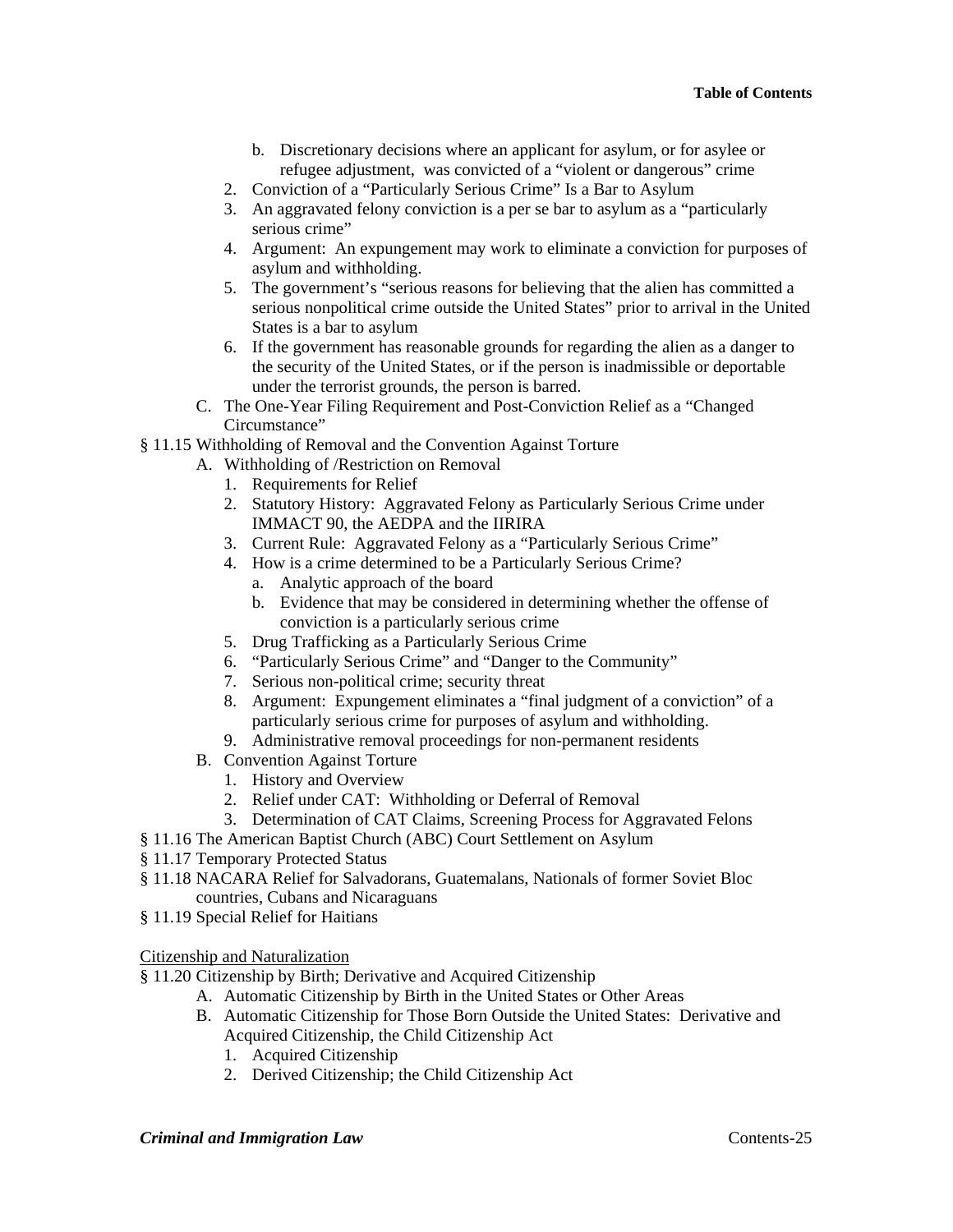- C. Foundlings are Assumed to Be Citizens
- § 11.21 Naturalization to U.S. Citizenship

Section One: Requirements for Naturalization

- A. Good Moral Character Requirement: Length of Time
- B. Who Is Disqualified from Showing Good Moral Character for Naturalization?
	- 1. Statutory Bars to Establishing Good Moral Character
	- 2. False Statements at the Naturalization Interview
	- 3. Non-Statutory Bars to Deny Good Moral Character in Naturalization Proceedings
	- 4. Other Considerations in the Good Moral Character Determination.
- C. Lawfully Admitted for Permanent Residence
- D. Classes of Immigrants Barred from Naturalizing
- E. A Conviction of an Aggravated Felony—Except Murder—Dated before November 29, 1990 Does Not Create a Permanent Bar to Establishing Good Moral Character and Naturalization
- F. While the CIS May Consider Misconduct Predating the Five-Year (or Three-Year) Good Moral Character Period, It May Not Deny Naturalization Based Solely on Offenses Occurring Before that Period: Santamaria-Ames v. INS, United States v. Hovsepian
- G. The Effect of Immigration Waivers on Bars to Establishing Good Moral Character
- H. The DHS Should Not Delay Processing of an Application for Naturalization beyond the 120-Day Period to Await the Outcome of a Criminal Case against the Applicant
- I. "National" Status By Virtue of Applying for Naturalization
- J. Beneficial Rules Applicable to Veterans of U.S. Armed Services

Section Two: Termination of Removal or Deportation Proceedings to Apply for Naturalization; Naturalization Despite Pending Removal Proceedings

- A. Termination of Deportation or Removal Proceedings; Certifying Good Moral Character
	- 1. Authority to Request Termination of Deportation or Removal
	- 2. Limitations of Termination of Deportation or Removal Proceedings under Matter of Acosta Hidalgo and Hernandez de Anderson
- B. Whom This Benefits, When to Apply
- C. Federal Court Appeals in Termination of Removal Proceedings
- D. The INS May Not Deny Naturalization Based Solely on Offenses Occurring before that Period; The Applicant Must Have the Opportunity to Prove Good Moral Character during the Statutory Period
- E. Some Veterans May Naturalize Despite Ongoing Removal Proceedings

Voluntary Departure instead of Removal/Deportation

- 11.22 Voluntary Departure under INA § 240B, 8 USC § 1229c
	- A. Voluntary Departure Prior to the Completion of Removal Proceedings
		- 1. In General
		- 2. Voluntary Departure for EWI's Despite Aggravated Felony Conviction
	- B. Requests for Voluntary Departure at the Conclusion of Proceedings
	- C. Importance of Strategizing with your Client
	- D. Voluntary Departure under Former INA § 244(e) for Persons in Deportation or Removal Proceedings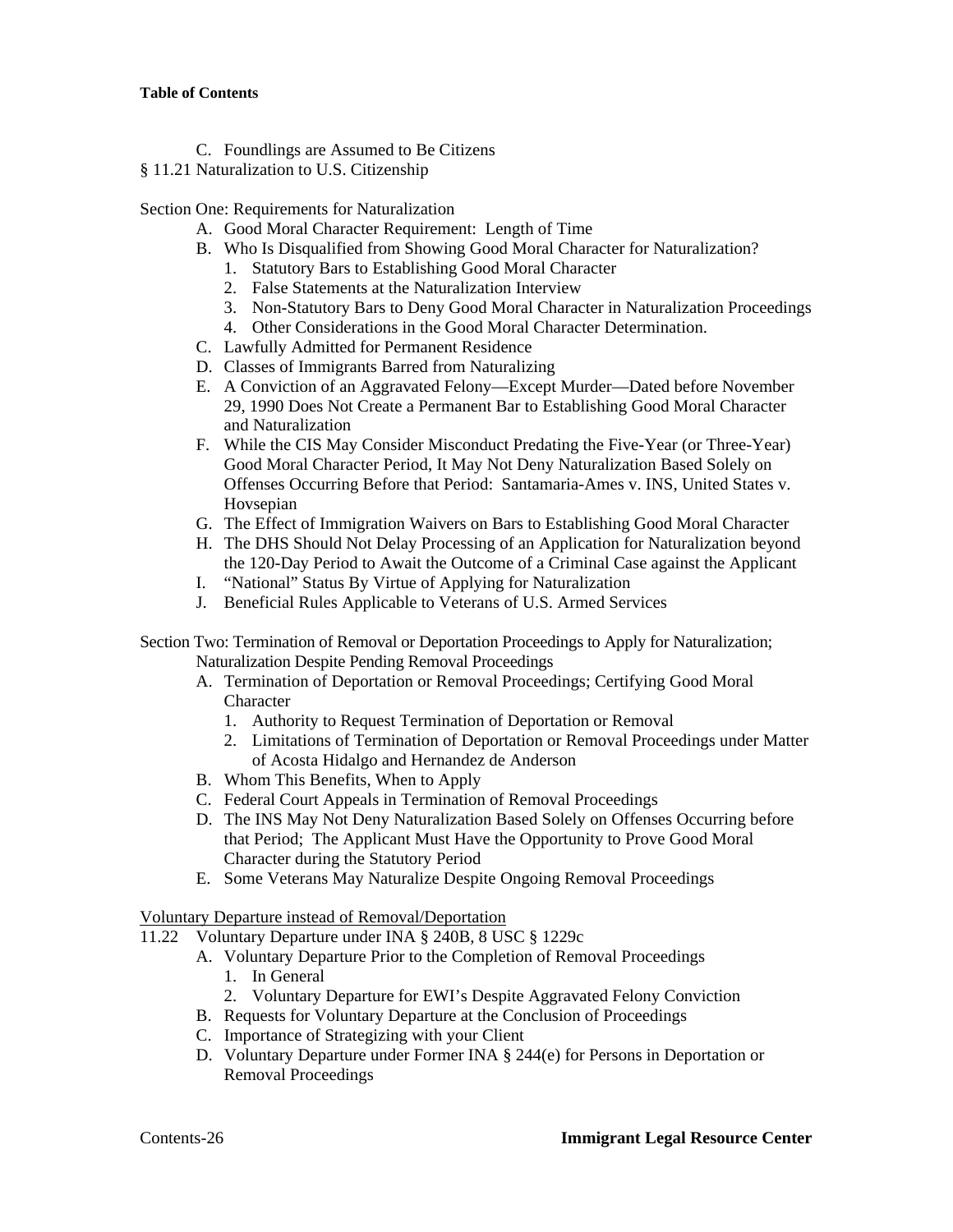The Amnesty of the 1980's

- § 11.23 Legalization Programs
- § 11.24 Family Unity
	- A. Overview of Family Unity
	- B. Juvenile Delinquency Adjudications and Family Unity
	- C. Family Unity Benefits in Applications for Cancellation, § 212(h), and § 212(c), and Inadmissibility Based on Unlawful Presence

Last-Ditch Efforts

§ 11.25 Deferred Action Status and "Prosecutorial Discretion"

§ 11.26 Private Bill in Congress

The Vienna Convention

§ 11.27 Right to Consular Officer Notification under the Vienna Convention

### Detention

§ 11.28 Release from Detention

- A. Mandatory Detention of Noncitizen Criminal Offenders Awaiting Removal Proceedings
	- 1. Does mandatory detention under INA § 236(c) apply at all?
	- 2. Joseph Hearings
	- 3. Distinguishing your client from Kim
- B. Discretionary Bond Hearings
	- 1. Eligibility for Release on Bond
	- 2. Automatic Stay Regulations
- C. Detention of Persons with Final Administrative Orders of Removal
	- 1. Persons with Final Orders without Stays of Removal
	- 2. Challenging Detention for Persons with a Final Order But Who Have Filed A Petition for Review and Stay in Federal Court
		- a. Noncitizens with a Stay of Removal from the Circuit Court Who Are Otherwise Subject to § 236(c) May Be Able to Challenge Their Detention through a Petition for Writ of Habeas Corpus once the Detention becomes Prolonged
		- b. Noncitizens with a Stay of Removal from the Circuit Court Who Would Not Be Subject to § 236(c) May Have a Right to Have the Immigration Judge Review Their Custody
- D. Detention of Arriving Aliens
- E. The Indefinite Detention of Unadjusted Refugees
- § 11.29 Early Release from Incarceration by Taking Removal
- Appendix 11-A Former Law Governing § 212(c) Relief
- Appendix 11-B Charts on Derivative and Acquired Citizenship
- Appendix 11-C Text of Former INA § 244, 8 USC § 1254, Suspension of Deportation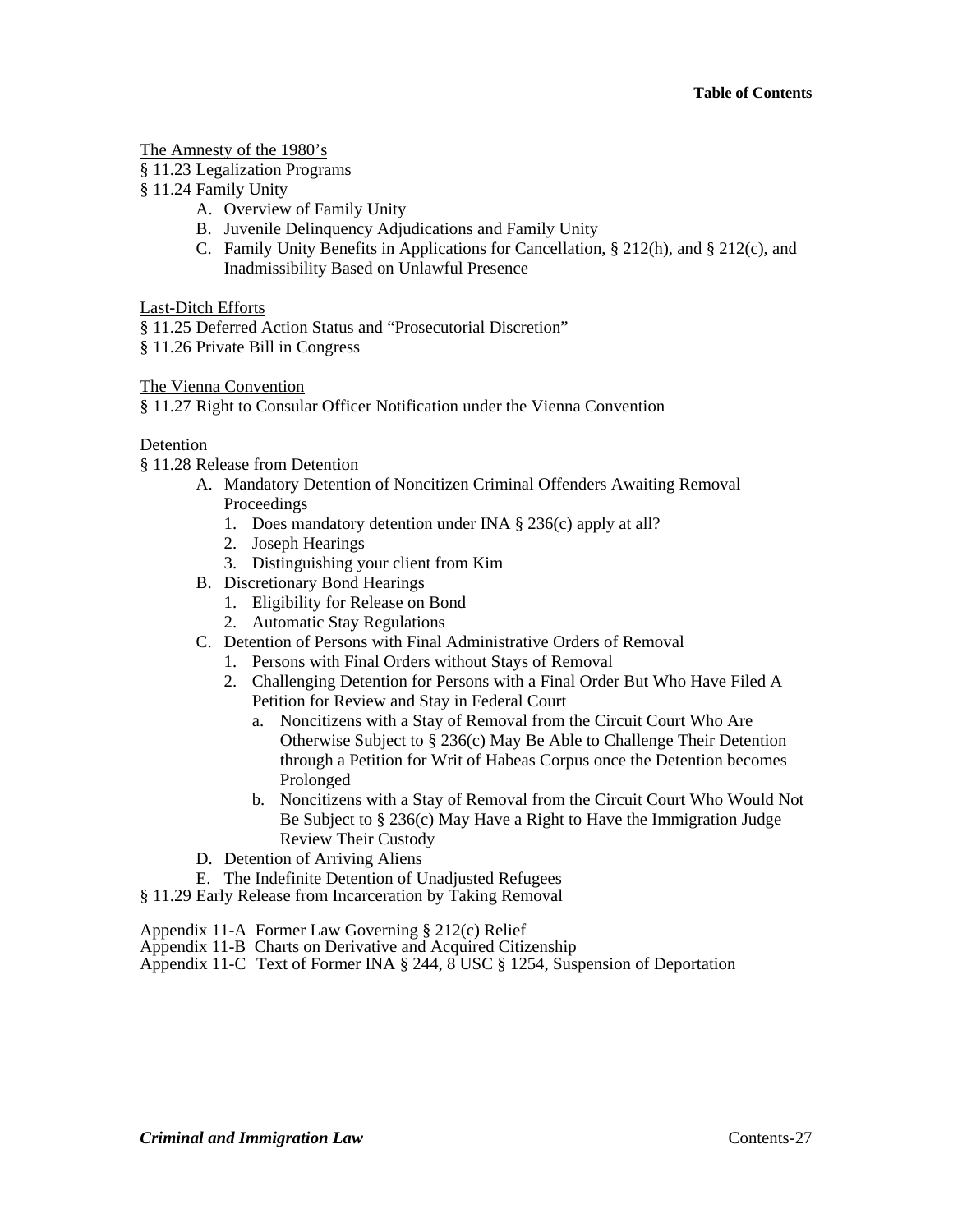## **CHAPTER 12 State Enforcement of Immigration Laws, Immigration Holds and Detainers, and Detention of Juveniles by Michael K. Mehr**

- § 12.1 Federal Policy on State Enforcement of Immigration Law.
- § 12.2 State Enforcement of Immigration Law in California.
- § 12.3 Reporting Arrests or Convictions.
- § 12.4 Remedies for Illegal State Enforcement of Immigration Law.
- § 12.5 Immigration Holds and Detainers.
- § 12.6 Strategies for Aliens Awaiting Trial
- § 12.7 Prisoners with Detainers Serving Sentences
- § 12.8 Detention of Juveniles

Appendix 12-A Petition for Writ of Habeas Corpus

## **CHAPTER 13 Quick Reference Chart and Notes for Determining Immigration Consequences of California Offenses**

Introduction

Quick Reference Chart for Selected California Offenses

Notes to Accompany Chart:

- § 13.1 Definition of Conviction and How to Avoid a Conviction for Immigration Purposes
	- A. Overview
	- B. Rehabilitative Relief such as Deferred Entry of Judgment, Prop. 36, Expungements; First Minor Drug Offenses and Rehabilitative Relief
	- C. Pre-Plea Dispositions
	- D. Juvenile Delinquency Dispositions
	- E. Infractions
	- F. Appeal and Issues of Finality
	- G. Vacation of Judgment for Cause
- § 13.2 Record of Conviction and Divisible Statutes
	- A. Overview: The Categorical and Modified Categorical Analysis
		- 1. The Categorical Analysis
		- 2. Divisible Statutes and the Record of Conviction: the Modified Categorical Analysis
		- 3. What Documents Can Be Consulted to Determine the Elements of the Offense of Conviction?
	- B. Handling Charging Papers, Plea Agreements and Stipulations to a Factual Basis
		- 1. Goals
		- 2. Strategies: Charging Papers and Pleas, Avoiding Stipulation to a Factual Basis
		- 3. Additional Strategies for Meeting the Factual Basis Requirement; Stipulation to a Police Report or Other Documents
			- a. Overview
- § 13.3 Sentence Solutions
	- A. Definition of Sentence; Getting to 364 Days
	- B. The Effect of Recidivist and Other Sentence Enhancements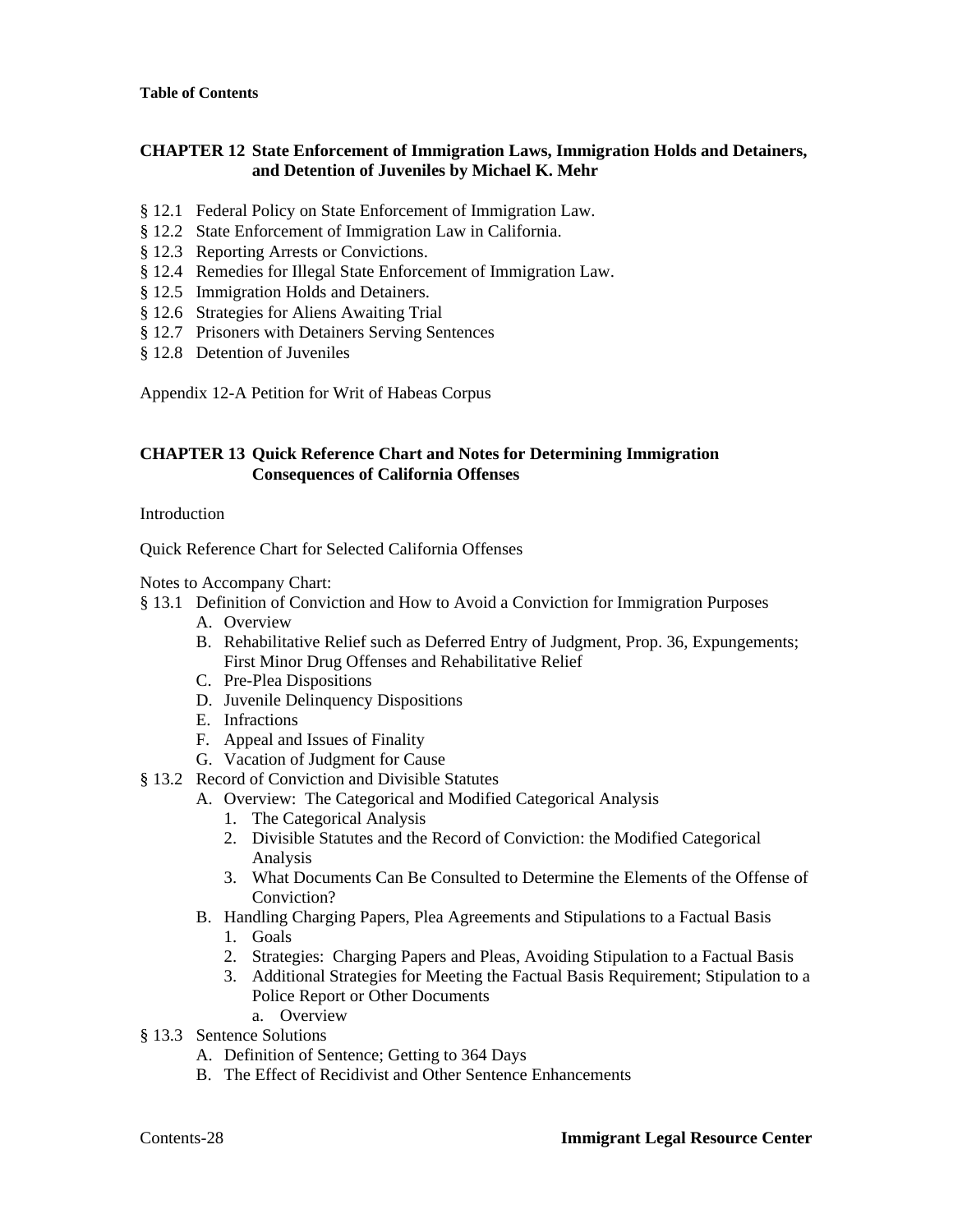- § 13.4 Using the Chart to Establish Defense Goals: Aggravated Felonies, Deportability, Inadmissibility, and Waivers
	- A. Overview of Immigration Consequences, Getting Expert Advice
	- B. Establishing Defense Goals: Is Avoiding Deportability or Inadmissibility the Highest Priority?
		- 1. Who needs primarily to avoid deportability, and who needs primarily to avoid inadmissibility?
			- a. The effect of becoming deportable
			- b. The effect of becoming inadmissible
			- c. The absolutely removable client
		- 2. Comparing the grounds of deportability and inadmissibility
		- 3. Cancellation of Removal and the "Section 212(h) Waiver"
	- C. Aggravated felonies
- § 13.5 Aggravated Felonies
	- A. Definition of Aggravated Felony.
	- B. Penalties for Conviction: Barred from Immigration Applications.
	- C. Penalties for Conviction: Federal Offense of Illegal Re-entry
	- D. List of Aggravated Felonies
- § 13.6 Crimes Involving Moral Turpitude
	- A. Overview
	- B. Deportation Ground,  $8$  USC  $\frac{8}{9}$  1227(a)(2)(A)(i), (ii)
		- 1. Deportable for one conviction of a CMT, committed within five years of admission, that carries a maximum sentence of one year or more
		- 2. Conviction of two crimes involving moral turpitude after admission, that are not part of a single scheme
	- C. Ground of Inadmissibility,  $8$  USC  $\frac{8}{9}$  1182(a)(2)(A)
- § 13.7 Drug Offenses
	- A. Overview of Penalties for Drug Offenses
	- B. Key Defense Strategies: Create a Record that Does Not Specify the Controlled Substance; Plead to Accessory After the Fact
		- 1. Create a Record that Does Not Specify the Controlled Substance
		- 2. Plead to Accessory after the Fact
	- C. Simple Possession or Less
	- D. Sale and Other Offenses beyond Possession
		- 1. Sale/Transport/Offering
		- 2. Forged or fraudulent prescriptions
		- 3. Post-conviction Relief
		- 4. Inadmissible for "reason to believe" trafficking
		- 5. Case Examples

## § 13.8 Domestic Violence, Child Abuse, Prostitution

- A. Domestic Violence and Child Abuse Deportability Ground (see § 6.15)
	- 1. Conviction of a Crime of Domestic Violence
	- 2. Finding of Violation of a Domestic Violence Protective Order
	- 3. Crime of Child Abuse, Neglect or Abandonment
	- 4. Conviction for stalking
	- B. Prostitution (see § 6.2)
- § 13.9 Sex Offenses
	- A. Rape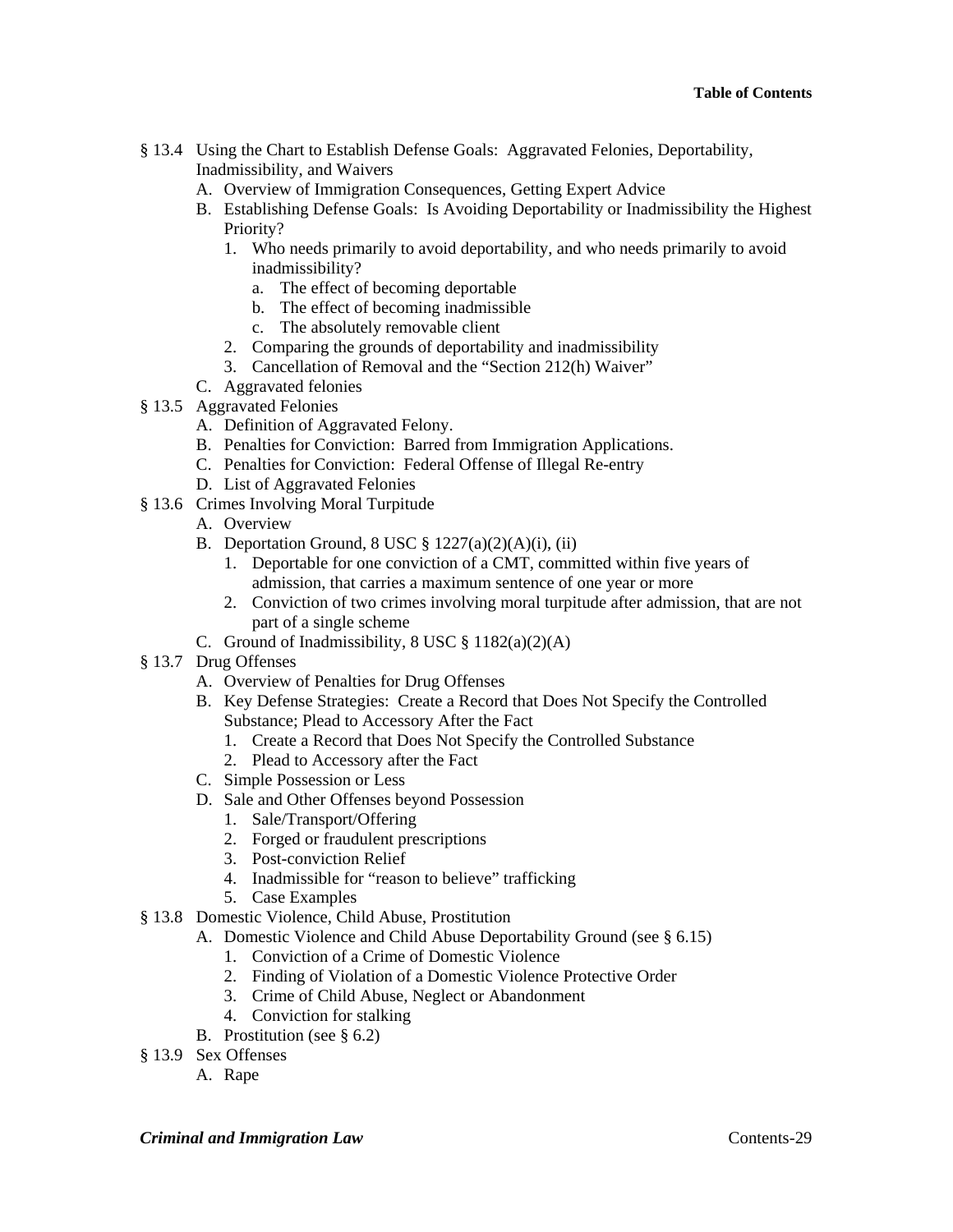- B. Sexual Abuse of a Minor
- C. Alternate Pleas
- § 13.10 Firearms Offenses
	- A. The Firearms Deportability Ground
	- B. Firearms Offenses as Aggravated Felonies
- § 13.11 Burglary, Theft and Fraud
	- A. Burglary
		- 1. Burglary as an aggravated felony.
		- 2. Burglary as a Crime Involving Moral Turpitude.
	- B. Theft
		- 1. Theft as a moral turpitude conviction
	- C. Fraud
- § 13.12 Analysis of Safer Alternatives: Alternate Pleas with Less Severe Immigration

## **Consequences**

- A. All-Purpose Substitute Pleas: Accessory after the Fact, Solicitation (but Not Aiding and Abetting)
	- 1. Accessory after the Fact
	- 2. Solicitation
	- 3. Aiding and Abetting is not a safe plea
- B. Safer Pleas for Violent or Sexual Offenses
	- 1. Persuading a witness not to file a complaint, PC § 136.1(b)
	- 2. False imprisonment, PC § 236.
	- 3. Annoying or Molesting a Child
	- 4. Simple battery, spousal battery, PC §§ 243(a), 243(e)
	- 5. Battery with serious bodily injury, PC § 243(d)
	- 6. Consensual Sex with a Minor, PC § 261.5?
	- 7. Sexual battery under PC § 243.4
- C. Safer Pleas for DUI and Negligence/Recklessness that Risks Injury
- D. Safer Pleas for Offenses Related to Firearms or Explosives
	- 1. Manufacture, possession of firearm, other weapon, PC § 12020(a)
	- 2. Assault with a firearm or other weapon, PC § 245(a)
- E. Safer pleas for offenses relating to fraud, theft or burglary
	- 1. False personation, PC § 529(3)
	- 2. Petty theft with a prior, PC §§ 484, 666; but CAUTION: pending Supreme Court case
	- 3. Joyriding, Veh. Code § 10851(a)
	- 4. Burglary of a Car or Other Non-Structure, PC § 460(b)
	- 5. A plea agreement that specifies less than a \$10,000 loss to the victim—plus other measures
- F. Safer Pleas for Offenses Related to Drugs
- G. Sentence of 364 Days or Less
- H. Attempt, PC § 21a
- I. Consider What You Can Do By Controlling the Record of Conviction
- J. Is your client a U.S. citizen or national without knowing it?
- § 13.13 Client Immigration Questionnaire
- § 13.14 Other Resources: Books, Websites, Services